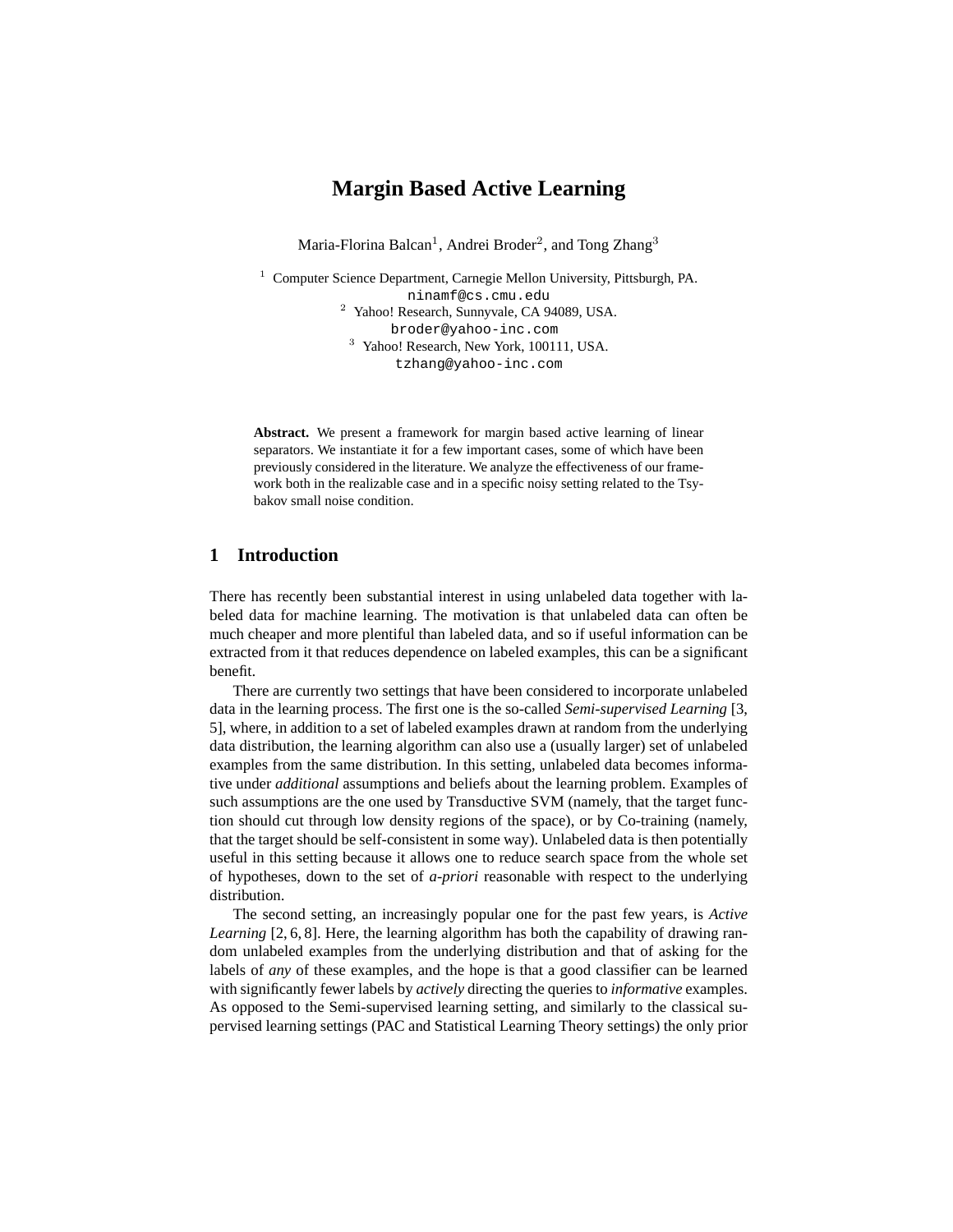belief about the learning problem in the Active Learning setting is that the target function (or a good approximation of it) belongs to a given concept class. Luckily, it turns out that for simple concept classes such as linear separators on the line one can achieve an *exponential* improvement (over the usual supervised learning setting) in the labeled data sample complexity, under no additional assumptions about the learning problem [2, 6].<sup>4</sup> In general, however, for more complicated concept classes, the speed-ups achievable in the active learning setting depend on the match between the distribution over example-label pairs and the hypothesis class, and therefore on the target hypothesis in the class. Furthermore, there are simple examples where active learning does not help at all, even if there in the realizable case (see, for example, [8]). Recent interesting work of Dasgupta [8] gives a nice generic characterization of the sample complexity aspect of active learning in the realizable case.

A few variants and restrictions of the general active learning setting have also been considered lately. For instance the Query by Committee analysis [10] assumes realizability (i.e., there exists a perfect classifier in a known set) and a correct Bayesian prior on the set of hypotheses [10]. The analysis of the active Perceptron algorithm described in [9] relies on an even stronger assumption, of known and fixed distribution.

In the general active learning setting, for the realizable case, Cohen, Atlas and Ladner have introduced in [6] a *generic* active learning algorithm. This algorithm is a sequential algorithm that keeps track of two spaces  $-$  the current *version space*  $H_i$ , defined as the set of hypotheses in  $H$  consistent with all labels revealed so far, and the current *region of uncertainty*  $R_i$ , defined as the set of all  $x$  in the instance space  $X$ , for which there exists a pair of hypotheses in  $H_i$  that disagrees on x. In round i, the algorithm picks a random unlabeled example from  $R_i$  and queries it, eliminating all hypotheses in  $H_i$  inconsistent with the received label. The algorithm then eliminates those  $x \in R_i$  on which all surviving hypotheses agree, and recurses. This algorithm was later analyzed and generalized to the non-realizable case in [2], and it was shown that in certain cases it does provide a significant improvement in the sample complexity.

In this paper we analyze a generic margin based active learning algorithm for learning linear separators and instantiate it for a few important cases, some of which have been previously considered in the literature. Specifically, the generic procedure we analyze is presented in Figure 1. To simplify calculation, we will present and analyze a few modifications of the algorithm as well.

**Our Contributions:** We present and analyze a framework for margin based active learning and also instantiate it for a few important cases. Specifically:

**–** We point out that in order to obtain a *significant* improvement in the labeled data sample complexity we have to use a strategy which is more *aggressive* than the one proposed by Cohen, Atlas and Ladner in [6] and later analyzed in [2]. We point out that this is true even in the special case when the data instances are drawn uniformly from the the unit ball in  $R^d$ , and when the labels are consistent with a linear separator going through the origin. Indeed, in order to obtain a truly exponential improvement, and to be able to learn with only  $\tilde{O}(d \log(\frac{1}{\epsilon}))$  labeled examples, we need, in each iteration, to sample our examples from a subregion carefully chosen,

 $4$  For this simple concept class one can achieve a pure exponential improvement [6] in the realizable case, while in the agnostic case the improvement depends upon the noise rate [2].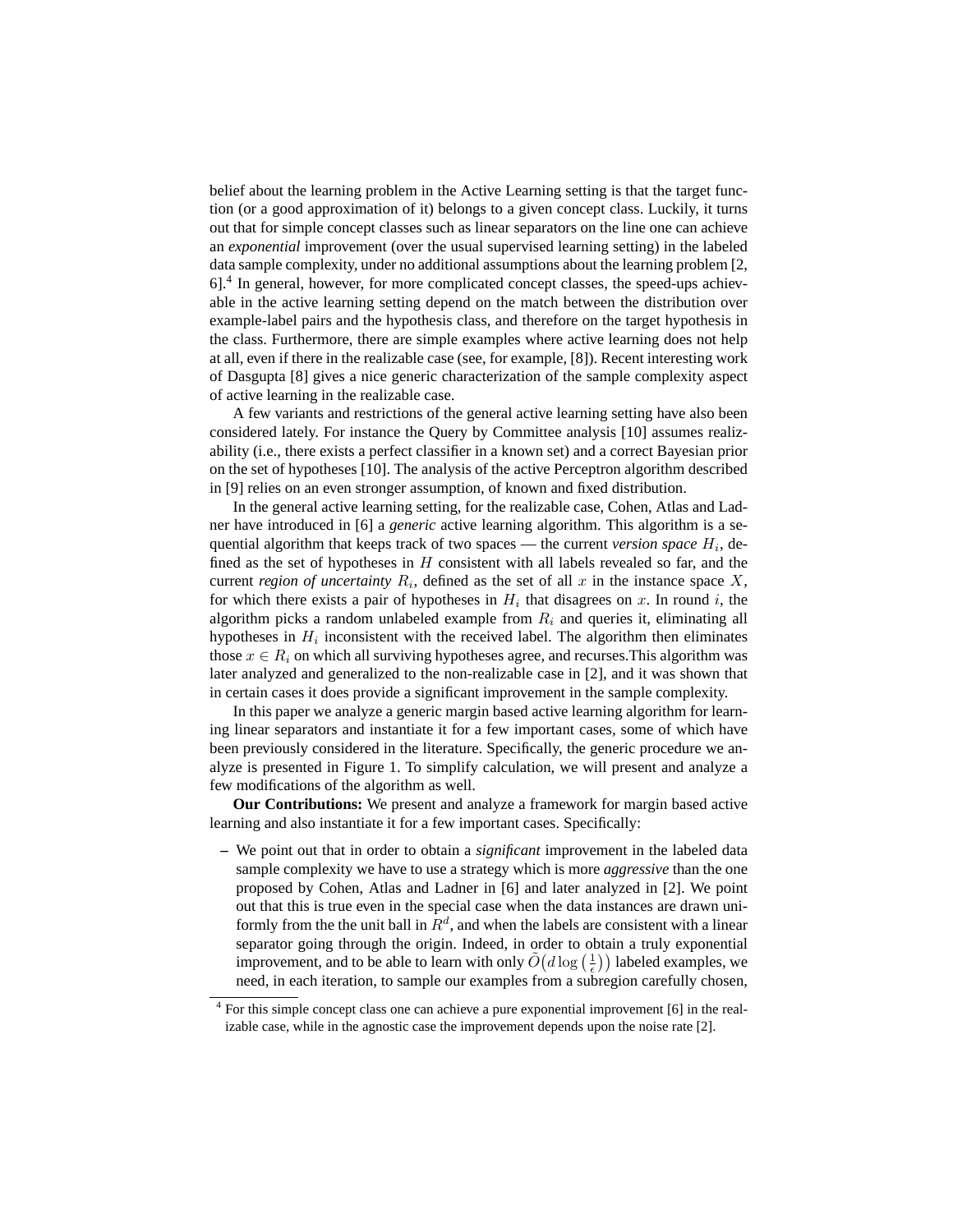and not from the entire region of uncertainty, which would imply a labeled data sample complexity of  $\tilde{O}\left(d^{\frac{3}{2}}\log\left(\frac{1}{\epsilon}\right)\right)$ .

- **–** We show that our algorithm and argument extend to the non-realizable case. A specific case we analyze here is again the setting where the data instances are drawn uniformly from the the unit ball in  $R^d$ , and a linear classifier  $w^*$  is the Bayes classifier. We additionally assume that our data satisfies the popular Tsybakov small noise condition along the decision boundary [14]. We consider both a simple version which leads to *exponential* improvement similar to the item 1 above, and a setting where we get only a polynomial improvement in the sample complexity, and where this is provably the best we can do [4].
- **–** We analyze a "large margin" setting and show how active learning can dramatically improve (the supervised learning) sample complexity; the bounds we obtain here *do not depend* on the dimensionality d.
- **–** We provide a general and unified analysis of our main algorithm Algorithm 1.

**Structure of this paper:** For clarity, we start by analyzing in Section 3 the special case where the data instances are drawn uniformly from the the unit ball in  $R<sup>d</sup>$ , and when the labels are consistent with a linear separator  $w^*$  going through the origin. We then analyze the noisy setting in Section 4, and give dimension independent bounds in a large margin setting in Section 5. We present our generic Margin Based learning algorithm and analysis in Section 6 and finish with a discussion and in Section 7.

## **2 Definitions and Notation**

Consider the problem of predicting a binary label  $y$  based on its corresponding input vector  $x$ . As in the standard machine learning formulation, we assume that the data points  $(x, y)$  are drawn from an unknown underlying distribution P over  $X \times Y$ ; X is called the *instance space* and Y is the *label space*. In this paper we assume that  $Y = \{\pm 1\}.$ 

Our goal is to find a classifier f with the property that its expected true loss of  $err(f)$ is as small as possible. Here we assume  $err(f) = E_{(x,y)\sim P} [\ell(f(x), y)]$ , where we use  $E_{(x,y)\sim P}$  to denote the expectation with respect to the true (but unknown) underlying distribution P. Throughout the paper, without loss of generality, we assume that  $f(x)$  is a real-valued function, which induces a classification rule  $2I(f(x) \ge 0) - 1$ , where  $I(\cdot)$ is the set indicator function. The decision at  $f(x) = 0$  is not important in our analysis. We consider in the following the classification error loss, defined as  $\ell(f(x), y) = 1$  if  $f(x)y \leq 0$  and  $\ell(f(x), y) = 0$  otherwise. We denote by  $d(f, g)$  the probability that the two classifiers  $f$  and  $g$  predict differently on an example coming at random from  $P$ . Furthermore, for  $\alpha \in [0, 1]$  we denote by B  $(f, \alpha)$  the set  $\{g \mid d(f, g) \leq \alpha\}.$ 

In this paper, we are interested in linear classifiers of the form  $f(x) = w \cdot x$ , where  $w$  is the weight vector which we need to learn from training data. We are interested in using active learning (selective sampling) algorithms to improve the performance of linear classification methods under various assumptions. In particular, we are interested in margin based selective sampling algorithms which have been widely used in practical applications (see e.g. [13]). A general version of the type of algorithm we analyze here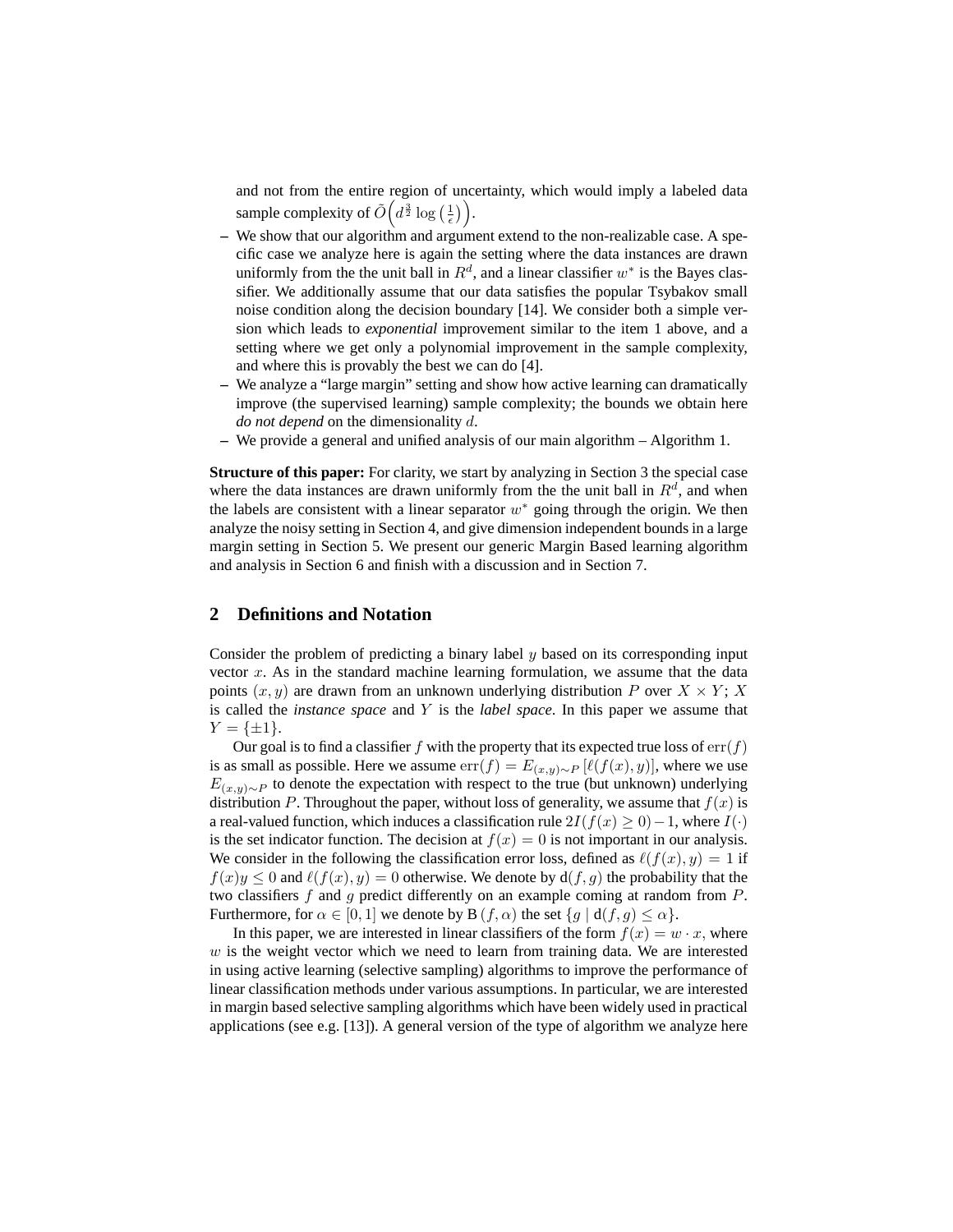**Input**: unlabeled data set  $\mathcal{U} = \{x_1, x_2, \dots, \}$ a learning algorithm A that learns a weight vector from labeled data a sequence of sample sizes  $0 < \tilde{m}_1 < \tilde{m}_2 < \ldots < \tilde{m}_s = \tilde{m}_{s+1}$ a sequence of cut-off values  $b_k > 0$  ( $k = 1, \ldots, s$ ) **Output**: classifier  $\hat{w}_s$ . Label data points  $x_1, \ldots, x_{m_1}$  by a human expert **iterate**  $k = 1, \ldots, s$ use A to learn weight vector  $\hat{w}_k$  from the first  $\tilde{m}_k$  labeled samples. **for**  $j = \tilde{m}_k + 1, \ldots, \tilde{m}_{k+1}$ **if**  $|\hat{w}_k \cdot x_j| > b_k$  **then** let  $y_j = \text{sign}(\hat{w}_k \cdot x_j)$ **else** label data point  $x_j$  by a human expert **end for end iterate**

**Fig. 1.** Margin-based Active Learning

is described in Figure 1. Specific choices for the learning algorithm  $A$ , sample sizes  $m_k$ , and cut-off values  $b_k$  depends on various assumptions we will make about the data, which we will investigate in details in the following sections.

#### **3 The Realizable Case under the Uniform Distribution**

We consider here a commonly studied setting in the active learning literature [7–9]. Specifically, we assume that the data instances are drawn uniformly from the the unit ball in  $R<sup>d</sup>$ , and that the labels are consistent with a linear separator  $w^*$  going through the origin (that is  $P(w^* \cdot xy \le 0) = 0$ ). We assume that  $||w^*||_2 = 1$ . It is worth noting that even in this seemingly simple looking scenario, there exists an  $\Omega\left(\frac{1}{\epsilon}\left(d + \log \frac{1}{\delta}\right)\right)$ lower bound on the PAC learning sample complexity [12].

We start by informally presenting why active learning is in principle possible, at least when  $d$  is constant. We show it is not difficult to improve the labeled data sample complexity from  $\tilde{O}\left(\frac{d}{\epsilon}\right)$  to  $\tilde{O}\left(d^{\frac{3}{2}}\log\left(\frac{1}{\epsilon}\right)\right)$ . Specifically, let us consider Procedure 1, where  $A$  is a learning algorithm for finding a linear classifier consistent with the training data. Assume that in each iteration k, A finds a linear separator  $\hat{w}_k$ ,  $\|\hat{w}_k\|_2 = 1$  which is consistent with the first  $\tilde{m}_k$  labeled examples. We want to ensure that  $err(\hat{w}_k) \le$  $\frac{1}{2^k}$  (with large probability), which (by standard VC bounds) requires a sample of size  $\tilde{m}_k = \tilde{O}(2^k d)$ ; note that this implies we need to add in each iteration about  $m_k =$  $\tilde{m}_{k+1} - \tilde{m}_k = \tilde{O}(2^k d)$  new labeled examples. The desired result will follow if we can show that by choosing appropriate  $b_k$ , we only need to ask the human expert to label  $\tilde{O}(d^{3/2})$  out of the  $m_k = \tilde{O}(2^k d)$  data points and ensure that all  $m_k$  data points are correctly labeled (i.e. the examples labeled automatically are in fact correctly labeled).

Note that given our assumption about the data distribution the error rate of any given separator w is  $\text{err}(w) = \frac{\theta(w, w^*)}{\pi}$  $\frac{d^m v}{dt^m}$ , where  $\theta(w, w^*) = \arccos(w \cdot w^*)$ . Therefore  $\text{err}(\hat{w}_k) \leq 2^{-k}$  implies that  $\|\hat{w}_k - w^*\|_2 \leq 2^{-k}\pi$ . This implies we can *safely* label all the points with  $|\hat{w}_k \cdot x| \geq 2^{-k} \pi$  because  $w^*$  and  $\hat{w}_k$  predict the same on those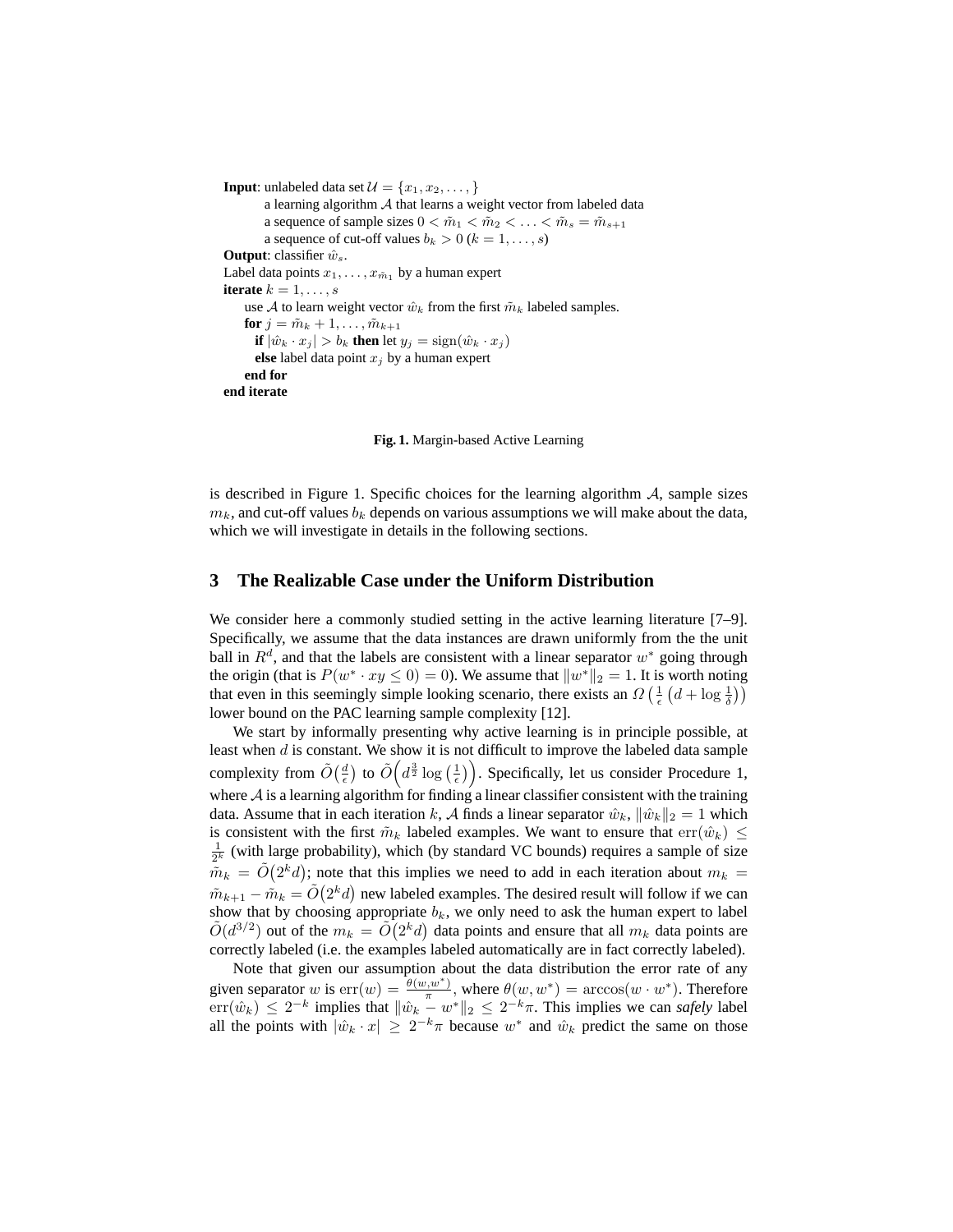examples. The probability of x such that  $|\hat{w}_k \cdot x| \leq 2^{-k} \pi$  is  $\tilde{O}(2^{-k}\sqrt{d})$  because in high dimensions, the 1-dimensional projection of uniform random variables in the unit ball is approximately a Gaussian variable with variance  $1/d$ . Therefore if we let  $b_k = 2^{-k} \pi$ in the k-th iteration, and draw  $m_{k+1} - m_k = \tilde{O}(2^k d)$  new examples to achieve an error rate of  $2^{-(k+1)}$  for  $\hat{w}_{k+1}$ , the expected number of human labels needed is at most  $\tilde{O}(d^{\frac{3}{2}})$ . This essentially implies the desired result. For a high probability statement, we can use Procedure 2, which is a modification of Procedure 1.

**Input**: allowed error rate  $\epsilon$ , probab. of failure  $\delta$ , a sampling oracle for  $P_X$ , a labeling oracle a sequence of sample sizes  $m_k > 0$ ,  $k \in \mathbb{Z}^+$ ; a sequence of cut-off values  $b_k > 0$ ,  $k \in \mathbb{Z}^+$ **Output**: weight vector  $\hat{w}_s$  of error at most  $\epsilon$  with probability  $1 - \delta$ Draw  $m_1$  examples from  $P_X$ , label them and put into a working set  $W(1)$ . **iterate**  $k = 1, \ldots, s$ find a hypothesis  $\hat{w}_k$  ( $\|\hat{w}_k\|_2 = 1$ ) consistent with all labeled examples in  $W(k)$ . let  $W(k + 1) = W(k)$ . until  $m_{k+1}$  additional data points are labeled, draw sample x from  $P_X$ if  $|\hat{w}_k \cdot x| \geq b_k$ , reject x otherwise, ask for label of x, and put into  $W(k + 1)$ **end iterate**

**Fig. 2.** Margin-based Active Learning (separable case)

Note that we can apply our favorite algorithm for finding a consistent linear separator (e.g., SVM for the realizable case, linear programming, etc.) at each iteration of Procedure 2, and the overall procedure is *computationally efficient*.

**Theorem 1.** *There exists a constant* C, s. t. for any  $\epsilon, \delta > 0$ , using Procedure 2 with  $b_k = \frac{\pi}{2^{k-1}}$  and  $m_k = C d^{\frac{1}{2}} (d \ln d + \ln \frac{k}{\delta})$ , after  $s = \lceil \log_2 \frac{1}{\epsilon} \rceil$  iterations, we find a *separator of error at most*  $\epsilon$  *with probability*  $1 - \delta$ *.* 

*Proof.* The proof is a rigorous version of the informal one given earlier. We prove by induction on k that at the k'th iteration, with probability  $1 - \delta(1 - 1/(k+1))$ , we have  $err(\hat{w}) \leq 2^{-k}$  for all separators  $\hat{w}$  consistent with data in the set  $W(k)$ ; in particular,  $err(\hat{w}_k) \leq 2^{-k}.$ 

For  $k = 1$ , according to Theorem 7 in Appendix A, we only need  $m_1 = O(d +$  $\ln(1/\delta)$ ) examples to obtain the desired result. In particular, we have  $\text{err}(\hat{w}_1) \leq 1/2$ with probability  $1 - \delta/2$ . Assume now the claim is true for  $k - 1$ . Then at the k-th iteration, we can let  $S_1 = \{x : |\hat{w}_{k-1} \cdot x| \le b_{k-1}\}\$  and  $S_2 = \{x : |\hat{w}_{k-1} \cdot x| > b_{k-1}\}\$ . Using the notation  $err(w|S) = Pr_x((w \cdot x)(w^* \cdot x) < 0|x \in S)$ , for all  $\hat{w}$  we have:

 $err(\hat{w}) = err(\hat{w}|S_1) Pr(S_1) + err(\hat{w}|S_2) Pr(S_2).$ 

Consider an arbitrary  $\hat{w}$  consistent with the data in  $W(k-1)$ . By induction hypothesis, we know that with probability at least  $1 - \delta(1 - 1/k)$ , both  $\hat{w}_{k-1}$  and  $\hat{w}$  have errors at most  $2^{1-k}$  (because both are consistent with  $W(k-1)$ ). As discussed earlier, this implies that  $||\hat{w}_{k-1} - w^*||_2 \le 2^{1-k}\pi$  and  $||\hat{w} - w^*||_2 \le 2^{1-k}\pi$ . So, ∀x ∈ S<sub>2</sub>, we have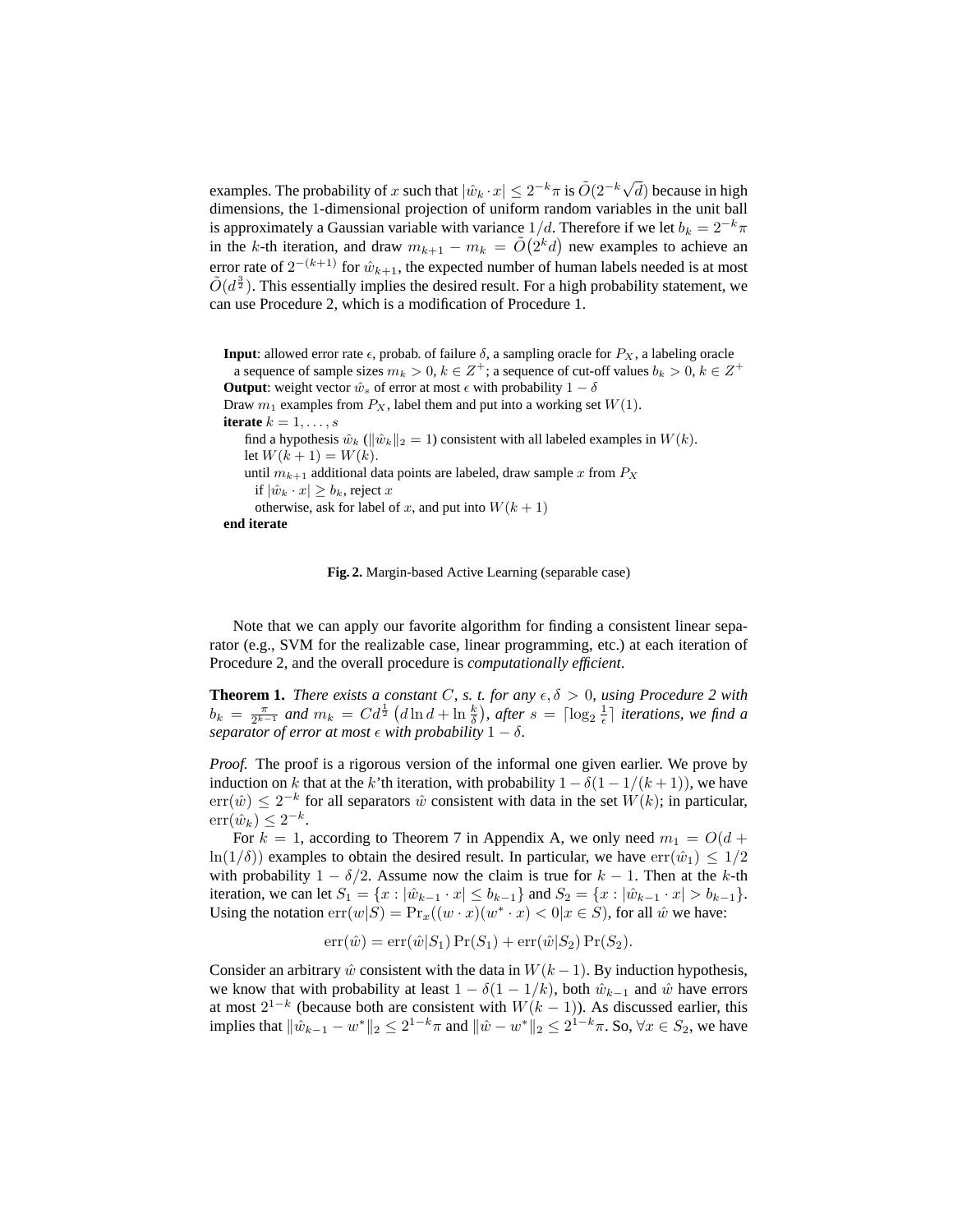$(\hat{w}_{k-1} \cdot x)(\hat{w} \cdot x) > 0$  and  $(\hat{w}_{k-1} \cdot x)(w^* \cdot x) > 0$ . This implies that  $err(\hat{w}|S_2)$ 0. Now using the estimate provided in Lemma 4 with  $\gamma_1 = b_{k-1}$  and  $\gamma_2 = 0$ , we obtain  $Pr_x(S_1) \leq b_{k-1} \sqrt{4d/\pi}$ . Therefore  $err(\hat{w}) \leq 2^{2-k} \sqrt{4\pi d} \cdot err(\hat{w}|S_1)$ , for all  $\hat{w}$ consistent with  $W(k-1)$ . Now, since we are labeling  $m_k$  data points in  $S_1$  at iteration k − 1, it follows from Theorem 7 that we can find C s. t. with probability  $1 - \delta/(k^2 + k)$ , for all  $\hat{w}$  consistent with the data in  $W(k)$ ,  $err(\hat{w}|S_1)$ , the error of  $\hat{w}$  on  $S_1$ , is no more than  $1/(4\sqrt{4\pi d})$ . That is we have  $\text{err}(\hat{w}) \leq 2^{-k}$  with probability  $1 - \delta((1 - 1/k) +$  $1/(k^2 + k)$  =  $1 - \delta(1 - 1/(k + 1))$  for all  $\hat{w}$  consistent with  $W(k)$ , and in particular  $err(\hat{w}_k) \leq 2^{-k}$ , as desired.

The choice of rejection region in Theorem 1 essentially follows the idea in [6]. It was suggested there that one should not sample from a region  $(S_2$  in the proof) in which all classifiers in the current version space (in our case, classifiers consistent with the labeled examples in  $W(k)$ ) predict the same label. A more general version, with theoretical analysis, was considered in [2]. Here we have used a more a refined VCbound for the realizable case, e.g., Theorem 7, to get a better bound. However, the strategy of choosing  $b_k$  in Theorem 1 (thus the idea of [6]) is not optimal. This can be seen from the proof, in which we showed  $err(\hat{w}_s|S_2) = 0$ . If we enlarge  $S_2$  (using a smaller  $b_k$ ), we can still ensure that  $err(\hat{w}_s|S_2)$  is small; furthermore,  $Pr(S_1)$  becomes smaller, which allows us to use fewer labeled examples to achieve the same reduction in error. Therefore in order to show that we can achieve an improvement from  $\tilde{O}\left(\frac{d}{\epsilon}\right)$  to  $\tilde{O}(d \log(\frac{1}{\epsilon}))$  as in [9], we need a more *aggressive* strategy. Specifically, at round k we set as margin parameter  $b_k = \tilde{O}\left(\frac{\log(k)}{2k\sqrt{d}}\right)$  $\frac{\log(k)}{2^k\sqrt{d}}$ , and in consequence use fewer examples to transition between rounds. In order to prove correctness we need to refine the analysis as follows:

**Theorem 2.** *There exists a constant* C *s. t. for*  $d \geq 4$ *, and for any*  $\epsilon, \delta > 0$ ,  $\epsilon <$ 1/4*, using Procedure 2 with*  $m_k = C \sqrt{\ln(1+k)} \left( d \ln(1 + \ln k) + \ln \frac{k}{\delta} \right)$  and  $b_k =$  $2^{1-k} \pi d^{-1/2} \sqrt{5 + \ln(1+k)}$ , *after*  $s = \lceil \log_2 \frac{1}{\epsilon} \rceil - 2$  *iterations, we find a separator of error*  $\leq \epsilon$  *with probability*  $1 - \delta$ *.* 

*Proof.* As in Theorem 1, we prove by induction on k that at the k's iteration, for  $k \leq s$ , with probability at least  $1 - \delta(1 - 1/(k+1))$ , we  $err(\hat{w}) \le 2^{-k-2}$  for all choices of  $\hat{w}$ consistent with data in the working set  $W(k)$ ; in particular  $err(\hat{w}_k) \leq 2^{-k-2}$ .

For  $k = 1$ , according to Theorem 7, we only need  $m_k = O(d + \ln(1/\delta))$  examples to obtain the desired result; in particular, we have  $err(\hat{w}_1) \leq 2^{-k-2}$  with probability  $1-\delta/(k+1)$ . Assume now the claim is true for  $k-1$  ( $k > 1$ ). Then at the k-th iteration, we can let  $S_1 = \{x : |\hat{w}_{k-1} \cdot x| \le b_{k-1}\}\$  and  $S_2 = \{x : |\hat{w}_{k-1} \cdot x| > b_{k-1}\}\$ . Consider an arbitrary  $\hat{w}$  consistent with the data in  $W(k-1)$ . By induction hypothesis, we know that with probability  $1 - \delta(1 - 1/k)$ , both  $\hat{w}_{k-1}$  and  $\hat{w}$  have errors at most  $2^{-k-1}$ , implying  $\theta(\hat{w}_{k-1}, w^*) \leq 2^{-k-1}\pi$  and  $\theta(\hat{w}, w^*) \leq 2^{-k-1}\pi$ . Therefore  $\theta(\hat{w}, \hat{w}_{k-1}) \leq$  $2^{-k}\pi$ . Let  $\tilde{\beta} = 2^{-k}\pi$  and using  $\cos \tilde{\beta}/\sin \tilde{\beta} \le 1/\tilde{\beta}$  and  $\sin \tilde{\beta} \le \tilde{\beta}$  it is easy to verify that  $b_{k-1} \ge 2 \sin \tilde{\beta} d^{-1/2} \sqrt{5 + \ln \left(1 + \sqrt{\ln \max(1, \cos \tilde{\beta}/ \sin \tilde{\beta})}\right)}$ . By Lemma 7, we have both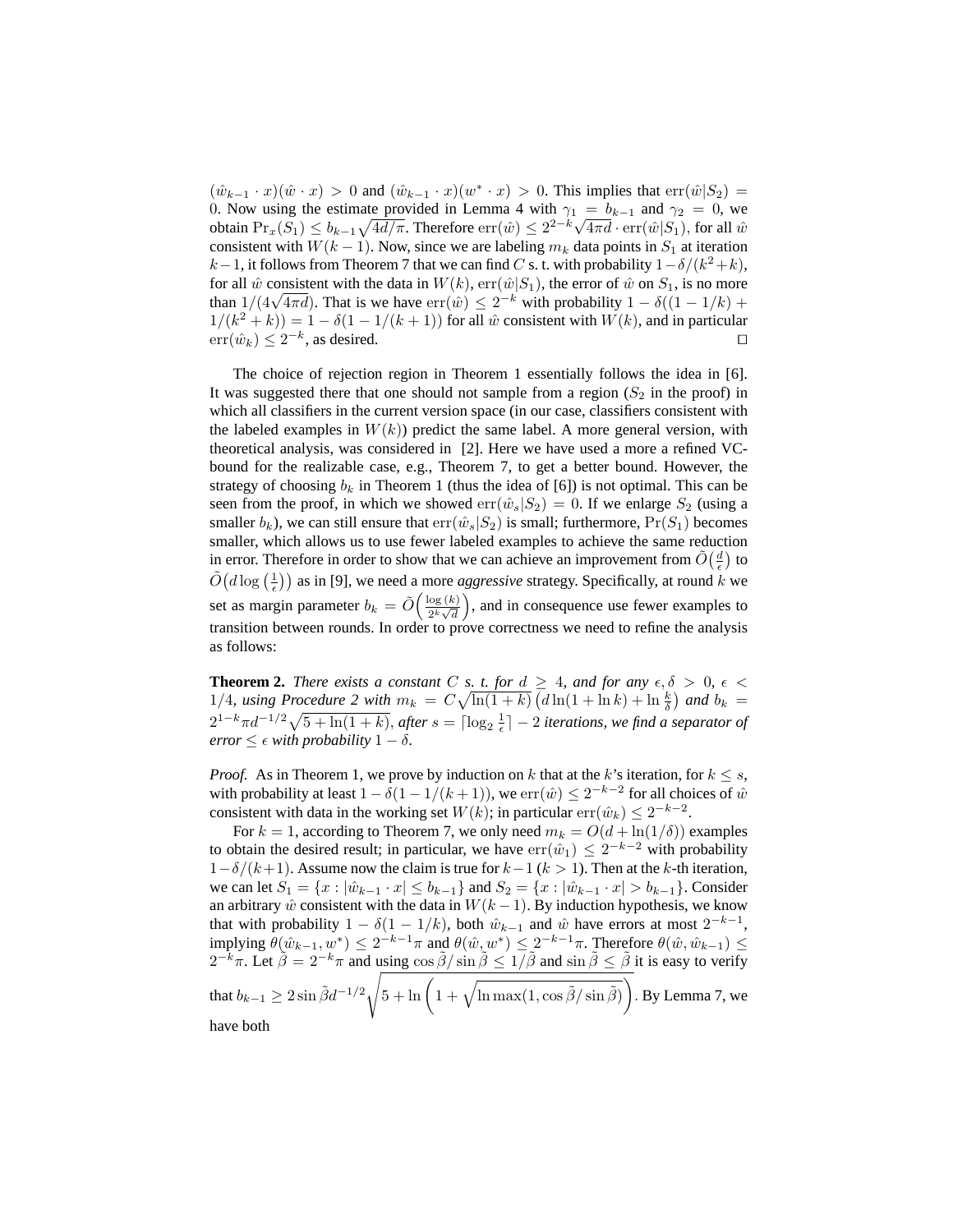$$
\Pr_x\left[ (\hat{w}_{k-1} \cdot x)(\hat{w} \cdot x) < 0, x \in S_2 \right] \le \frac{\sin \tilde{\beta}}{e^5 \cos \tilde{\beta}} \le \frac{\sqrt{2} \tilde{\beta}}{e^5} \quad \text{and}
$$
\n
$$
\Pr_x\left[ (\hat{w}_{k-1} \cdot x)(w^* \cdot x) < 0, x \in S_2 \right] \le \frac{\sin \tilde{\beta}}{e^5 \cos \tilde{\beta}} \le \frac{\sqrt{2} \tilde{\beta}}{e^5}.
$$

Taking the sum, we obtain  $Pr_x[(\hat{w} \cdot x)(w^* \cdot x) < 0, x \in S_2] \leq \frac{2\sqrt{2}\tilde{\beta}}{\epsilon_0^5} \leq 2^{-(k+3)}$ . Using now Lemma 4 we get that for all  $\hat{w}$  consistent with the data in  $\hat{W}(k-1)$  we have:

$$
\begin{split} \text{err}(\hat{w}) \leq & \text{err}(\hat{w}|S_1) \Pr(S_1) + 2^{-(k+3)} \leq \text{err}(\hat{w}_k|S_1) b_{k-1} \sqrt{4d/\pi} + 2^{-(k+3)} \\ \leq & 2^{-(k+2)} \left( \text{err}(\hat{w}|S_1) 16 \sqrt{4\pi} \sqrt{5 + \ln(1+k)} + 1/2 \right). \end{split}
$$

Since we are labelling  $m_k$  points in  $S_1$  at iteration  $k - 1$ , we know from Theorem 7 that  $\exists C$  s. t. with probability  $1 - \delta/(k + k^2)$  we have  $\text{err}(\hat{w}_k | S_1) 16\sqrt{4\pi}\sqrt{5 + \ln(1 + k)}$  ≤ 0.5 for all  $\hat{w}$  consistent with  $W(k)$ ; so, with probability  $1 - \delta((1 - 1/k) + 1/(k+k^2)) =$  $1 - \delta(1 - 1/(k + 1))$ , we have  $err(\hat{w}) \le 2^{-k-2}$  for all  $\hat{w}$  consistent with  $W(k)$ . □

The bound in Theorem 2 is generally better than the one in Theorem 1 due to the improved dependency on d in  $m_k$ . However,  $m_k$  depends on  $\sqrt{\ln k} \ln \ln k$ , for  $k \leq$  $\lceil \log_2 \frac{1}{\epsilon} \rceil - 2$ . Therefore when  $d \ll \ln k(\ln \ln k)^2$ , Theorem 1 offers a better bound. Note that the strategy used in Theorem 2 is more aggressive than the strategy used in the selective sampling algorithm of [2, 6]. Indeed, we do not sample from the entire region of uncertainty – but we sample just from a subregion carefully chosen. This helps us to get rid of the undesired  $d^{1/2}$ . Clearly, our analysis also holds with very small modifications when the input distribution comes from a high dimensional Gaussian.

# **4 The Non-realizable Case under the Uniform Distribution**

We show that a result similar to Theorem 2 can be obtained even for non-separable problems. The non-realizable (noisy) case for active learning in the context of classification was recently explored in [2, 4]. We consider here a model which is related to the simple one-dimensional problem in [4], which assumes that the data satisfy the increasingly popular Tsybakov small noise condition along the decision boundary[14]. We first consider a simple version which still leads to exponential convergence similar to Theorem 2. Specifically, we still assume that the data instances are drawn uniformly from the the unit ball in  $R^d$ , and a linear classifier  $w^*$  is the Bayes classifier. However, we do not assume that the Bayes error is zero. We consider the following low noise condition: there exists a known parameter  $\beta > 0$  such that:

$$
P_X(|P(Y = 1|X) - P(Y = -1|X)| \ge 4\beta) = 1.
$$

In supervised learning, such a condition can lead to fast convergence rates. As we will show in this section, the condition can also be used to quantify the effectiveness of active-learning. The key point is that this assumption implies the stability condition required for active learning:

$$
\beta \min\left(1, \frac{4\theta(w, w^*)}{\pi}\right)^{1/(1-\alpha)} \le \text{err}(w) - \text{err}(w^*)
$$
 (1)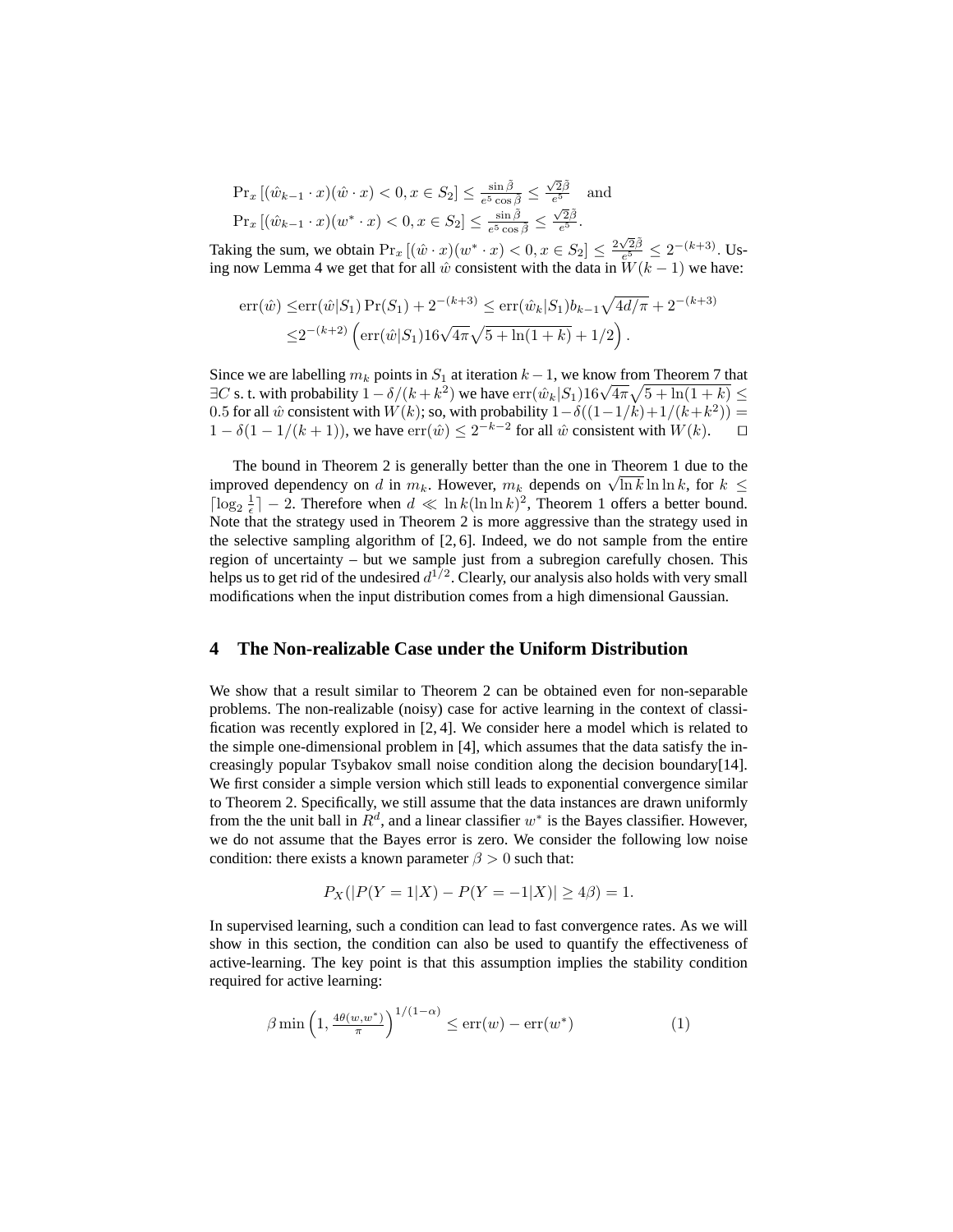with  $\alpha = 0$ . We analyze here a more general setting with  $\alpha \in [0, 1)$ . As mentioned already, the one dimensional setting was examined in [4]. We call  $err(w) - err(w^*)$ the *excess error* of w. In this setting, Procedure 2 needs to be slightly modified, as in Figure 3.

**Input**: allowed error rate  $\epsilon$ , probab. of failure  $\delta$ , a sampling oracle for  $P_X$ , and a labeling oracle a sequence of sample sizes  $m_k > 0$ ,  $k \in \mathbb{Z}^+$ ; a sequence of cut-off values  $b_k > 0$ ,  $k \in \mathbb{Z}^+$ a sequence of hypothesis space radii  $r_k > 0, k \in \mathbb{Z}^+$ ; a sequence of precision values  $\epsilon_k > 0, k \in \mathbb{Z}^+$ **Output**: weight vector  $\hat{w}_s$  of excess error at most  $\epsilon$  with probability  $1 - \delta$ Pick random  $\hat{w}_0$ :  $\|\hat{w}_0\|_2 = 1$ . Draw  $m_1$  examples from  $P_X$ , label them and put into a working set W. **iterate**  $k = 1, \ldots, s$ find  $\hat{w}_k \in B(\hat{w}_{k-1}, r_k)$  ( $\|\hat{w}_k\|_2 = 1$ ) to approximately minimize training error:<br>  $\sum_{(x,y)\in W} I(\hat{w}_k \cdot xy) \leq \min_{w \in B(\hat{w}_{k-1}, r_k)} \sum_{(x,y)\in W} I(w \cdot xy) + m_k \epsilon_k$ .  $(x,y)\in W I(\hat{w}_k \cdot xy) \leq \min_{w \in B(\hat{w}_{k-1},r_k)} \sum_{(x,y)\in W} I(w \cdot xy) + m_k \epsilon_k.$ clear the working set W until  $m_{k+1}$  additional data points are labeled, draw sample x from  $P_X$ if  $|\hat{w}_k \cdot x| \geq b_k$ , reject x otherwise, ask for label of  $x$ , and put into  $W$ **end iterate**



**Theorem 3.** Let  $d \geq 4$ . Assume there exists a weight vector  $w^*$  s. t. the stability con*dition (1) holds. Then there exists a constant* C, s. t. for any  $\epsilon, \delta > 0$ ,  $\epsilon < \beta/8$ , us*ing Procedure 3 with*  $b_k = 2^{-(1-\alpha)k} \pi d^{-1/2} \sqrt{5 + \alpha k \ln 2 - \ln \beta + \ln(2 + k)}$ ,  $r_k =$  $2^{-(1-\alpha)k-2}\pi$  for  $k > 1$ ,  $r_1 = \pi$ ,  $\epsilon_k = 2^{-\alpha(k-1)-4}\beta/\sqrt{5 + \alpha k \ln 2 - \ln \beta + \ln(1+k)},$ and  $m_k = C\epsilon_k^{-2}\left(d+\ln\frac{k}{\delta}\right)$ , after  $s = \left\lceil\log_2(\beta/\epsilon)\right\rceil$  iterations, we find a separator with *excess error*  $\leq \epsilon$  *with probability*  $1 - \delta$ *.* 

*Proof.* The proof is similar to that of Theorem 2. We prove by induction on k that after  $k \leq s$  iterations,  $err(\hat{w}_k) - err(w^*) \leq 2^{-k}\beta$  with probability  $1 - \delta(1 - 1/(k+1)).$ 

For  $k = 1$ , according to Theorem 8, we only need  $m_k = \beta^{-2}O(d + \ln(k/\delta))$  examples to obtain  $\hat{w}_1$  with excess error  $2^{-k}\beta$  with probability  $1-\delta/(k+1)$ . Assume now the claim is true for  $k - 1$  ( $k \ge 2$ ). Then at the k-th iteration, we can let  $S_1 = \{x : |\hat{w}_{k-1} \cdot$  $|x| \le b_{k-1}$  and  $S_2 = \{x : |\hat{w}_{k-1} \cdot x| > b_{k-1}\}$ . By induction hypothesis, we know that with probability at least  $1 - \delta(1 - 1/k)$ ,  $\hat{w}_{k-1}$  has excess errors at most  $2^{-k+1}\beta$ , imply- $\lim_{\alpha \to 0} \theta(\hat{w}_{k-1}, w^*) \leq 2^{-(1-\alpha)(k-1)} \pi/4$ . By assumption,  $\theta(\hat{w}_{k-1}, \hat{w}_{k}) \leq 2^{-(1-\alpha)k-2} \pi$ . Let  $\tilde{\beta} = 2^{-(1-\alpha)k-2}\pi$  and using  $\cos \tilde{\beta}/\sin \tilde{\beta} \le 1/\tilde{\beta}$  and  $\sin \tilde{\beta} \le \tilde{\beta}$ , it is easy to verify that  $b_{k-1} \geq 2 \sin \tilde{\beta} d^{-1/2} \sqrt{5 + \alpha k \ln 2 - \ln \beta + \ln \left(1 + \sqrt{\ln(\cos \tilde{\beta}/\sin \tilde{\beta})}\right)}$ . From Lemma 7, we have both  $\Pr_x\left[(\hat{w}_{k-1}\cdot x)(\hat{w}_k\cdot x)\lt 0, x\in S_2\right] \leq \frac{\sin\tilde{\beta}}{e^5\beta^{-1}2^{\alpha k}}$  $e^{5}\beta^{-1}2^{\alpha k}\cos\tilde{\beta}$   $\leq$  $\sqrt{2}\tilde{\beta}\beta$  $\frac{\sqrt{2\beta p}}{2^{\alpha k}e^5}$  and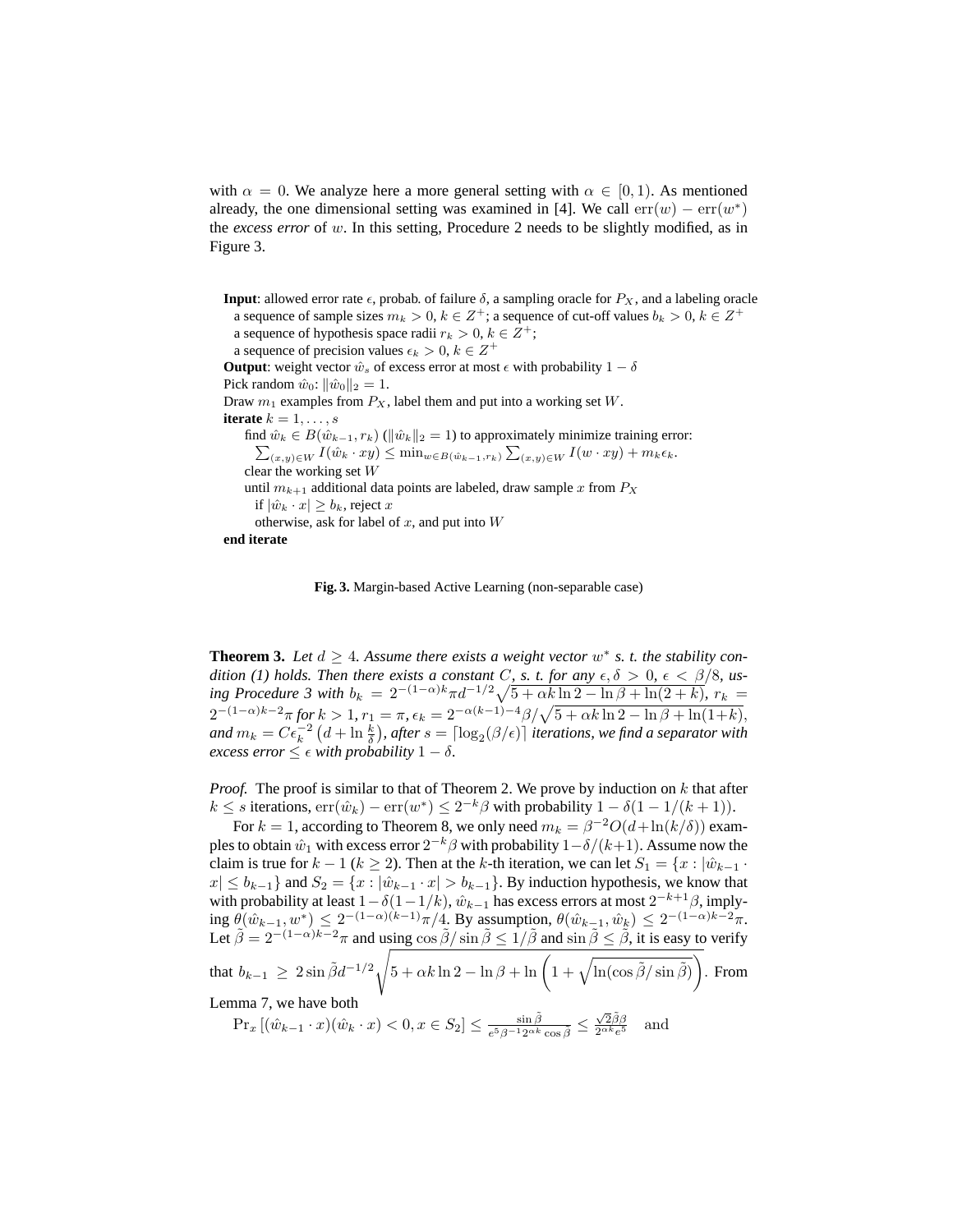$\Pr_x \left[ (\hat{w}_{k-1} \cdot x)(w^* \cdot x) < 0, x \in S_2 \right] \le \frac{\sin \tilde{\beta}}{e^{5} \beta^{-1} 2^{\alpha k}}$  $e^{5}\beta^{-1}2^{\alpha k}\cos\tilde{\beta}$   $\leq$  $\sqrt{2}\tilde{\beta}\beta$  $\frac{\sqrt{2\rho\rho}}{2^{\alpha k}e^5}$ .

Taking the sum, we obtain  $Pr_x[(\hat{w}_k \cdot x)(w^* \cdot x) < 0, x \in S_2] \leq \frac{2\sqrt{2}\tilde{\beta}\beta}{2^{\alpha k}e^5}$  $\frac{2\sqrt{2\beta\beta}}{2^{\alpha k}e^5} \leq 2^{-(k+1)}\beta.$ Therefore we have (using Lemma 4):

$$
\begin{aligned} \text{err}(\hat{w}_k) - \text{err}(w^*) \leq & (\text{err}(\hat{w}_k|S_1) - \text{err}(w^*|S_1)) \Pr(S_1) + 2^{-(k+1)}\beta \\ \leq & (\text{err}(\hat{w}_k|S_1) - \text{err}(w^*|S_1))b_{k-1}\sqrt{4d/\pi} + 2^{-(k+1)}\beta \\ \leq & 2^{-k}\beta \left( (\text{err}(\hat{w}_k|S_1) - \text{err}(w^*|S_1))\sqrt{\pi}/(4\epsilon_k) + 1/2 \right). \end{aligned}
$$

By Theorem 7, we can choose C s. t. with  $m_k$  samples, we obtain  $err(\hat{w}_k|S_1)$  –  $\text{err}(w^* | S_1) \leq 2\epsilon_k/\sqrt{\pi}$  with probability  $1 - \delta/(k + k^2)$ . Therefore  $\text{err}(\hat{w}_k) - \text{err}(w^*) \leq$  $2^{-k} \beta$  with probability  $1 - \delta((1 - 1/k) + 1/(k + k^2)) = 1 - \delta(1 - 1/(k + 1)).$  □

If  $\alpha = 0$ , then we can achieve exponential convergence similar to Theorem 2, even for *noisy* problems. However, for  $\alpha \in (0, 1)$ , we must label  $\sum_{k} m_k = O(\epsilon^{-2\alpha} \ln(1/\epsilon)) (d +$  $\ln(s/\delta)$ ) examples<sup>5</sup> to achieve an error rate of  $\epsilon$  That is, we only get a polynomial improvement compared to the batch learning case (with sample complexity between  $O(\epsilon^{-2})$  and  $O(\epsilon^{-1})$ ). In general, one *cannot* improve such polynomial behavior – see [4] for some simple one-dimensional examples.

**Note:** Instead of rejecting x when  $|\hat{w}_k \cdot x| \geq b_k$ , we can add them to W using the automatic labels from  $\hat{w}_k$ . We can then remove the requirement  $\hat{w}_k \in B(\hat{w}_{k-1}, r_k)$ (thus removing the parameters  $r_k$ ). The resulting procedure will have the same convergence behavior as Theorem 3 because the probability of making error by  $\hat{w}_k$  when  $|\hat{w}_k \cdot x| \ge b_k$  is no more than  $2^{-(k+2)}\beta$ .

# **5 Dimension Independent Bounds**

Although we showed that active learning can improve sample complexity, the bounds depend on the dimensionality d. In many practical problems, such dependency can be removed if the classifier can separate the data with large margin. We consider the following simple case, with  $x$  drawn from a  $d$ -dimensional Gaussian with bounded total variance:  $x \sim N(0, \Sigma)$ ,  $\Sigma = \text{diag}(\sigma_1^2, \dots, \sigma_d^2)$  and  $\sigma_1 \geq \dots \geq \sigma_d > 0$ . Note that  $\mathbf{E}_x ||x||_2^2 = \sum_j \sigma_j^2$ . The Gaussian assumption can also be replaced by other similar assumptions such as uniform distribution in an ellipsoid. We employ the Gaussian assumption for computational simplicity. We assume further that the label is consistent with a weight vector  $w^*$  with  $||w^*||_2 = 1$ . However, if we do not impose any restrictions on  $w^*$ , then it is not possible to learn  $w^*$  without the d-dependence. A standard assumption that becomes popular in recent years is to assume that  $w^*$  achieves a good margin distribution. In particular, we may impose the following margin distribution condition  $\forall \gamma > 0$ :

$$
P_x(|w^* \cdot x| \le \gamma) \le \frac{2\gamma}{\sqrt{2\pi}\sigma} \tag{2}
$$

Condition (2) says that the probability of small margin is small. Since the projection  $w^* \cdot x$  is normal with variance  $\sigma^2 = \sum$ j  $\sigma_j^2(w_j^*)^2$ , the margin condition (2) can be

replaced by

<sup>&</sup>lt;sup>5</sup> We are ignoring dependence on  $\beta$  here.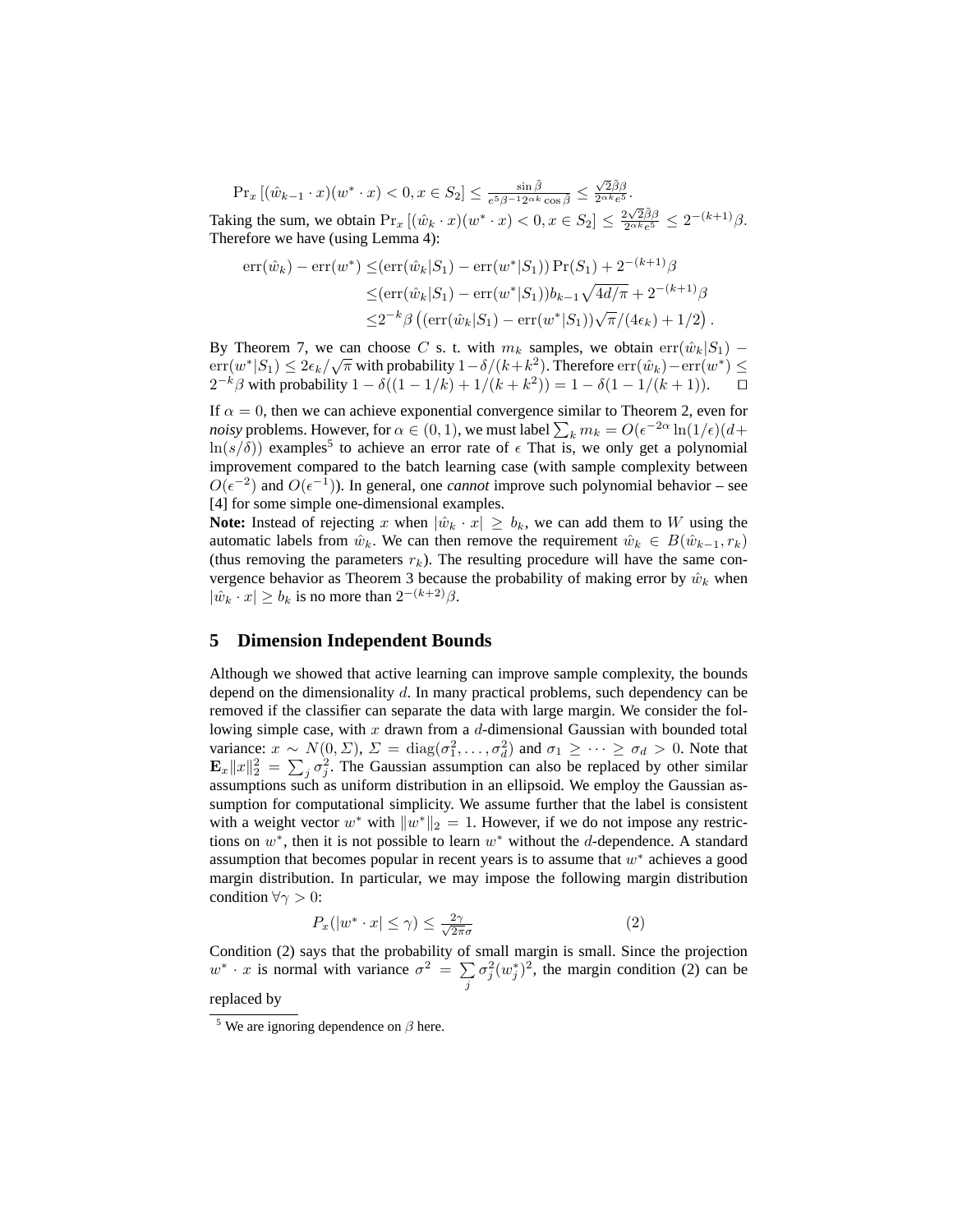$||w^*||_{\Sigma} \ge \sigma$  (3)

where  $\|\xi\|_{\Sigma} = \sqrt{\sum_j \xi_j^2 \sigma_j^2}$ , which says that the variance of x projected to  $w^*$  is at least  $\sigma$ . This condition restricts the hypothesis space containing  $w^*$  so that we may develop a learning bound that is independent of  $d$ . Although one can explicitly impose a margin constraint based on (3), for simplicity, we shall consider a different method here that approximates  $w^*$  with a vector in a small dimensional space. Lemma 1 shows that it is possible. For  $w, w' \in R^d$ , we define  $\theta_{\Sigma}(w, w') = \arccos \frac{\sum_j \sigma_j^2 w_j w_j'}{\|w\|_{\Sigma}\|w'\|_{\Sigma}}$ .

**Lemma 1.** *If*  $w^*$  *with*  $||w^*||_2 = 1$  *satisfies (3) and let*  $w^*[k] = [w_1^*, \ldots, w_k^*, 0, \ldots, 0]$ *, then*  $\sin \theta_{\Sigma}(w^*, w^*[k]) \leq \sigma_{k+1}/\sigma$ .

*Proof.* By assumption, we have:

$$
\sin(\theta_{\Sigma}(w^*,w^*[k]))^2 = \frac{\sum_{j=k+1}^d \sigma_j(w_j^*)^2}{\sum_{j=1}^d \sigma_j^2(w_j^*)^2} \leq \sigma_{k+1}^2 \frac{\sum_{j=k+1}^d (w_j^*)^2}{\sum_{j=1}^d \sigma_j^2(w_j^*)^2} \leq \sigma_{k+1}^2 \frac{\sum_j (w_j^*)^2}{\sum_j \sigma_j^2(w_j^*)^2} =
$$
  

$$
(\sigma_{k+1}/\sigma)^2
$$
, as desired.

Note that the error of classifier w is given by  $err(w) = \frac{\theta_{\Sigma}(w, w^*)}{\pi}$  $\frac{w, w}{\pi}$ . Therefore Lemma 1 shows that under the margin distribution condition (2), it is possible to approximate  $w^*$ using a low dimensional  $w^*[k]$  with small error. We can now prove that:

**Theorem 4.** Assume that the true separator  $w^*$  with  $||w^*||_2 = 1$  satisfies (3). There *exists* C *s. t.*  $\forall \epsilon, \delta > 0$ ,  $\epsilon < 1/8$ , using Procedure 4 with  $b_k = 2^{1-k} \pi \sqrt{5 + \ln(1+k)}$ ,  $b_0 = 0, d_k = \inf \{ \ell : \sin(2^{-(k+4)}e^{-b_{k-1}^2/2}\pi \ge \sigma_{\ell+1}/\sigma \}, r_k = 2^{-k}\pi$  for  $k > 1, r_1 = 1$  $\pi$ ,  $\epsilon_k = 2^{-5}/\sqrt{5 + \ln(1+k)}$ , and  $m_k = C\epsilon_k^{-2} (d_k + \ln \frac{k}{\delta})$ , after  $s = \lceil \log_2(\frac{1}{\epsilon}) \rceil - 2$ *iterations, we find a separator with excess error*  $\leq \epsilon$  with probability  $1 - \delta$ *.* 

*Proof.* We prove by induction on k that after  $k \leq s$  iterations,  $err(\hat{w}_k) - err(w^*) \leq$  $2^{-(k+2)}$  with probability  $1 - \delta(1 - 1/(k+1))$ . Note that by Lemma 1, the choice of  $d_k$  ensures that  $\theta_{\Sigma}(w^*, w^* [d_k]) \leq 2^{-(k+3)}\pi$ , and thus  $\text{err}(w^* [d_k]) \leq 2^{-(k+3)}$ .

For  $k = 1$ , according to Theorem 7, we only need  $m_k = O(d_k + \ln(k/\delta))$  examples to obtain  $\hat{w}_1 \in \mathcal{H}[d_k]$  with excess error  $2^{-(k+2)}$  with probability  $1 - \delta/(k+1)$ . Assume now the claim is true for  $k - 1$  ( $k \ge 2$ ). Then at the k-th iteration, we can let  $S_1 =$  ${x : |\hat{w}_{k-1} \cdot x| \le b_{k-1}}$  and  $S_2 = {x : |\hat{w}_{k-1} \cdot x| > b_{k-1}}$ . By induction hypothesis, we know that with probability at least  $1 - \delta(1 - 1/k)$ ,  $\hat{w}_{k-1}$  has excess errors at most  $2^{-(k+1)}$ , implying  $\theta(\hat{w}_{k-1}, \hat{w}_k) \leq 2^{-(k+1)}\pi$ . By assumption,  $\theta(\hat{w}_{k-1}, \hat{w}_k) \leq 2^{-k}\pi$ . Let  $\tilde{\beta} = 2^{-k}\pi$  and use  $\cos \tilde{\beta}/\sin \tilde{\beta} \le 1/\tilde{\beta}$  and  $\sin \tilde{\beta} \le \tilde{\beta}$ , it is easy to verify that the

following inequality holds  $b_{k-1} \geq \sqrt{2} \sin \tilde{\beta} \sqrt{5 + \ln \left(1 + \sqrt{\ln(\cos \tilde{\beta}/\sin \tilde{\beta})}\right)}$ .

Let  $P = \Pr_x [(\hat{w}_{k-1} \cdot x)(\hat{w}_k \cdot x) < 0, x \in S_2]$ , and let  $(\xi_1, \xi_2) \sim N(0, I_{2 \times 2})$  and  $\theta = \theta_{\Sigma}(\hat{w}_k, \hat{w}_{k-1})$ . By Lemma 3, we have

$$
P = 2 \Pr_x \left[ \xi_1 \le 0, \xi_1 \cos(\theta) + \xi_2 \sin(\theta) \ge b_{k-1} \right]
$$
  

$$
\le 2 \Pr_x \left[ \xi_1 \le 0, \xi_1 + \xi_2 \sin(\tilde{\beta}) / \cos(\tilde{\beta}) \ge b_{k-1} / \cos(\tilde{\beta}) \right]
$$
  

$$
\le \frac{\sin \tilde{\beta}}{\cos \tilde{\beta}} \left( 1 + \sqrt{\ln(\cos(\tilde{\beta}) / \sin(\tilde{\beta}))} \right) e^{-b_{k-1}^2 / (2 \sin(\tilde{\beta})^2)} \le \frac{\sqrt{2} \tilde{\beta}}{e^5}.
$$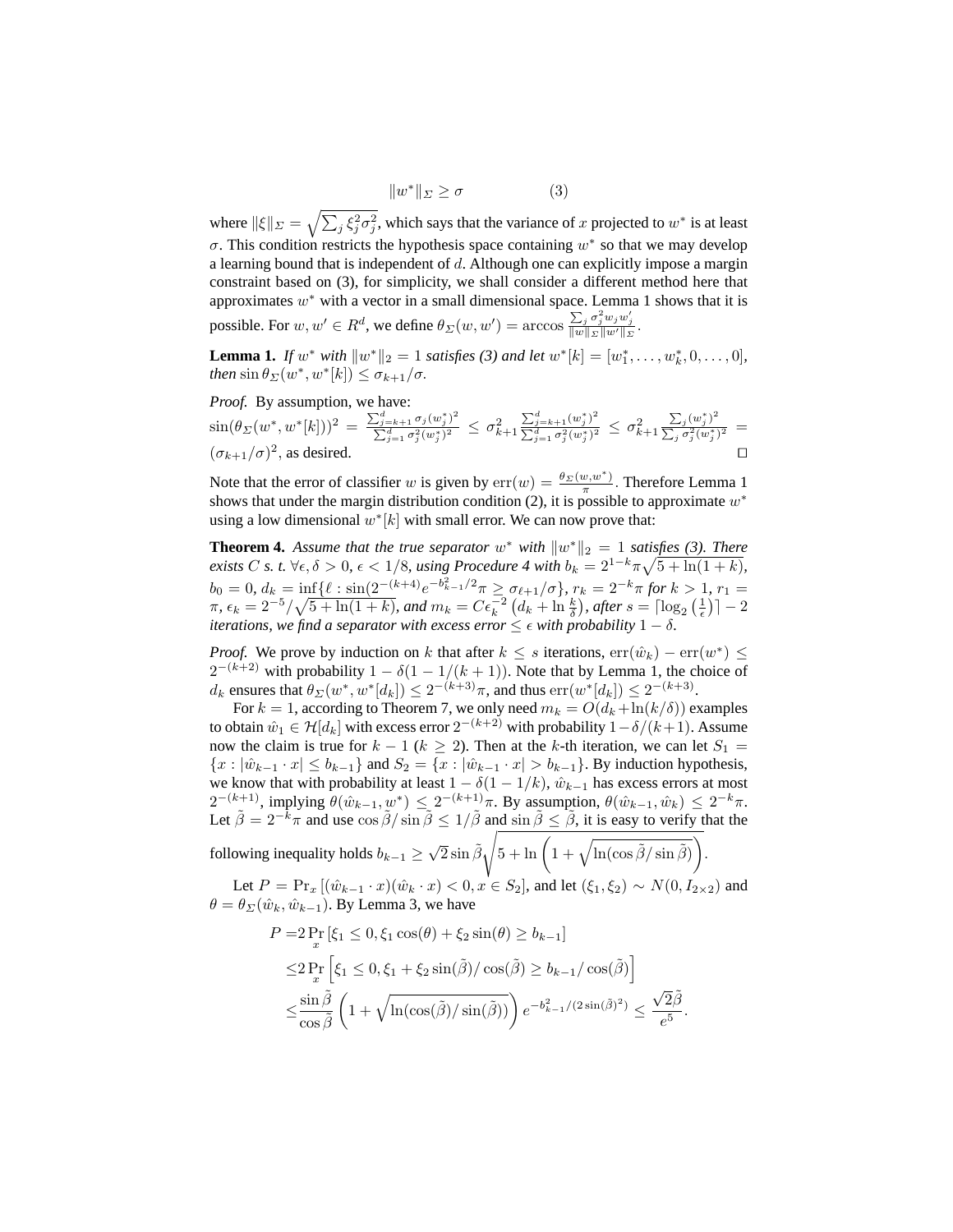Similarly, we also have  $Pr_x[(\hat{w}_{k-1} \cdot x)(w^* \cdot x) < 0, x \in S_2] \leq \frac{\sqrt{2}\tilde{\beta}}{e^5}$ . This implies that  $\Pr_x[(\hat{w}_k \cdot x)(w^* \cdot x) < 0, x \in S_2] \le \frac{2\sqrt{2}\tilde{\beta}}{e^5} \le 2^{-(k+3)}$ . Now using Lemma 2, we have

$$
\begin{aligned} \text{err}(\hat{w}_k) \leq & \text{err}(\hat{w}_k|S_1) \Pr(S_1) + 2^{-(k+3)} \leq \text{err}(\hat{w}_k|S_1) b_{k-1} / \sqrt{2\pi} + 2^{-(k+3)} \\ \leq & 2^{-(k+2)} \left( \text{err}(\hat{w}_k|S_1) 8\sqrt{5 + \ln(1+k)} + 1/2 \right). \end{aligned}
$$

Our choice of  $d_k$  ensures that  $err(w^*[d_k]|S_1) \leq 2^{-6}/\sqrt{5 + \ln k}$ . From Theorem 8, we know it is possible to choose a constant  $C$  such that with  $m_k$  samples we have  $err(\hat{w}_k|S_1)8\sqrt{5 + \ln(1+k)} \leq 0.5$  with probability  $1 - \delta/(k+k^2)$ . Hence  $err(\hat{w}_k) \leq$  $2^{-k-2}$  with probability  $1 - \delta((1 - 1/k) + 1/(k + k^2)) = 1 - \delta(1 - 1/(k + 1)).$  □

**Input**: allowed error rate  $\epsilon$ , probab. of failure  $\delta$ , a sampling oracle for  $P_X$ , and a labeling oracle  $\Sigma = \text{diag}(\sigma_1^2, \dots, \sigma_d^2)$ , a sequence of sample sizes  $m_k > 0, k \in \mathbb{Z}^+$ a sequence of cut-off values  $b_k > 0$ ,  $k \in \mathbb{Z}^+$  and one of hypothesis space radii  $r_k > 0$ ,  $k \in \mathbb{Z}^+$ a sequence of hypothesis space dimensions  $d_k > 0, k \in \mathbb{Z}^+$ a sequence precision values  $\epsilon_k > 0, k \in \mathbb{Z}^+$ . **Output**: weight vector  $\hat{w}_s$  of excess error at most  $\epsilon$  with probability  $1 - \delta$ Pick random  $\hat{w}_0$ :  $\|\hat{w}_0\|_{\Sigma} = 1$ . Draw  $m_1$  examples from  $P_X$ , label them and put into a working set W. **iterate**  $k = 1, \ldots, s$ find  $\hat{w}_k \in \mathcal{H}[d_k]$  ( $\|\hat{w}_k\|_{\Sigma} = 1$ ,  $\|\hat{w}_k - \hat{w}_{k-1}\|_{\Sigma} \le 2(1 - \cos(r_k))$ ) such that  $\sum_{(x, y) \in W} I(\hat{w}_k \cdot xy) \le m_k \epsilon_k$ ,  $\sum_{(x,y)\in W} I(\hat{w}_k \cdot xy) \leq m_k \epsilon_k,$ where  $\mathcal{H}[d_k] = \{w \in R^d : w_{d_k+1} = \cdots = w_d = 0\}$ clear the working set W until  $m_{k+1}$  additional data points are labeled, draw sample x from  $P_X$ if  $|\hat{w}_k \cdot x| \geq b_k$ , reject x otherwise, ask for label of  $x$ , and put into  $W$ **end iterate**

**Fig. 4.** Margin-based Active Learning (with low-dimensional approximation)

Using a more refined ratio VC-bound, one can easily improve the choice of  $m_k =$  $C\epsilon_k^{-2}(d_k + \ln(k/\delta))$  to  $m_k = C\epsilon_k^{-1}(d_k \ln \epsilon^{-1} + \ln(k/\delta))$  in Theorem 4. In Algorithm 4, instead of putting constraint of  $\hat{w}_k$  using  $r_k$ , one can also use  $\hat{w}_{k-1}$  to label data x and put them into the working set W such that  $|\hat{w}_{k-1} \cdot x| \ge b_{k-1}$ , which introduces error at most  $2^{-(k+3)}$ . One may then train a  $\hat{w}_k$  using labeled data in W without the constraint  $\|\hat{w}_k - \hat{w}_{k-1}\|_{\Sigma} \leq 2(1 - \cos(r_k))$ ; the results will be similar.

The sample complexity of Procedure 4 depends on  $d_k$  which is determined by the decay of  $\sigma_k$  instead of d. In particular we can consider a few possible decays with  $d = \infty$ :

**–** Assume  $\sigma_k \leq O(2^{-\beta k})$  with constant  $\beta > 0$ , which is the eigenvalue decaying behavior for exponential kernels. In this case  $d_k$  is  $O(k/\beta)$ . Therefore we only need  $m_k = O(k^2 \ln k)$  examples at each iteration k.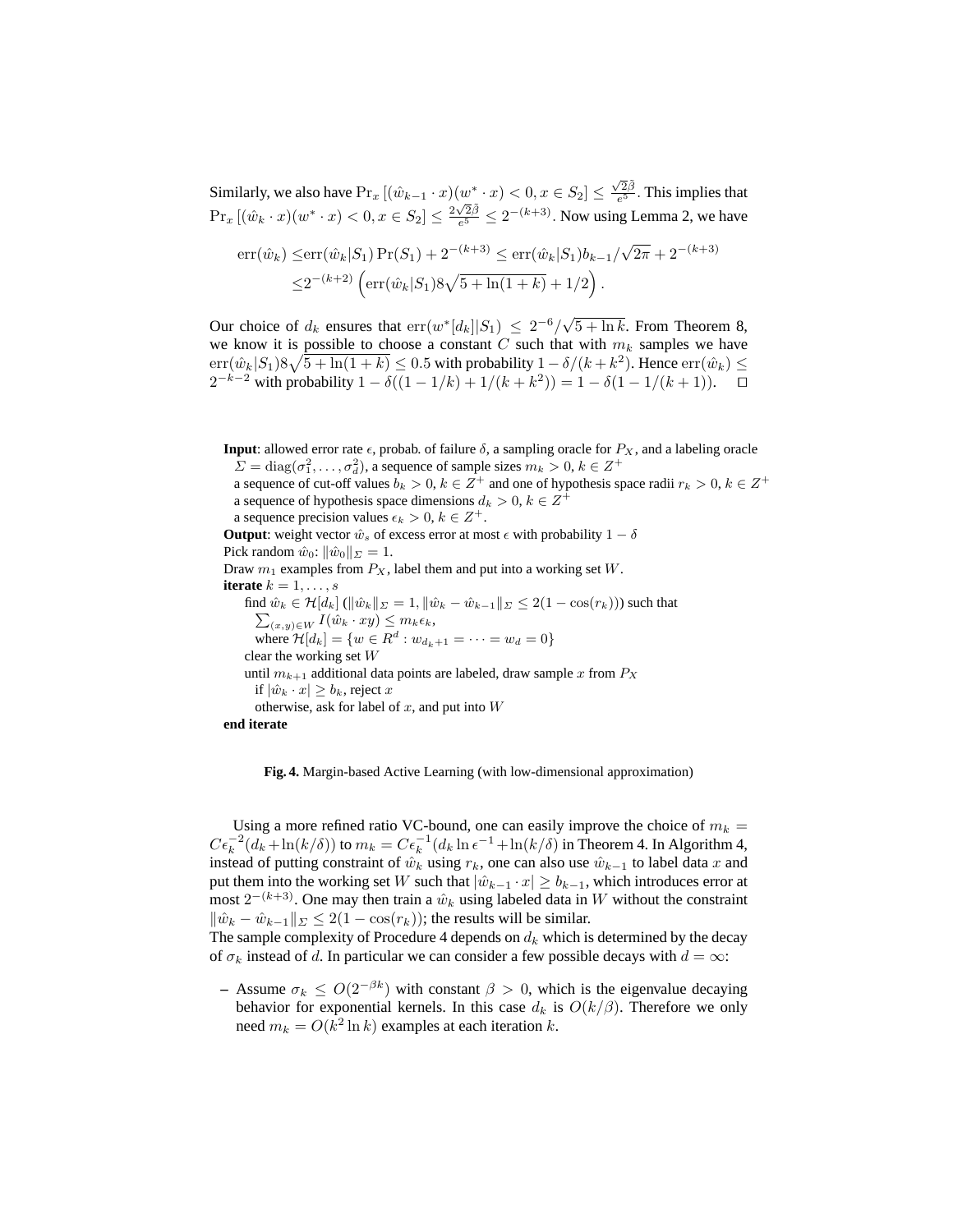- $-$  Assume  $\sigma_k \leq O(k^{-\beta})$  with constant  $\beta > 0$ , which is the eigenvalue decaying behavior for spline kernels. In this case  $d_k$  is  $O(2^{k/\beta})$ . Therefore we need  $m_k =$  $O(2^{k/\beta})$  examples at each iteration k. The total samples needed to achieve accuracy  $\epsilon$  is  $\tilde{O}(\epsilon^{-1/\beta})$ . Note that when  $\beta > 1$ , we achieve faster than  $O(1/\epsilon)$ .
- **–** When the total variation is bounded:  $\sum_j \sigma_j^2 \leq 1$ , which means that  $||x||_2$  is bounded on average (corresponding to standard large margin kernel methods with bounded  $\lim_{n \to \infty} \frac{1}{n} \int_{0}^{\infty} \frac{1}{(n-1)^{n}}$  Therefore we can take  $d_{\theta} = O(2^{2k})$  and  $m_{\theta} = \tilde{O}(2^{2k})$ .  $||x||_2$ ), then  $\sigma_k \leq 1/\sqrt{k}$ . Therefore we can take  $d_k = O(2^{2k})$  and  $m_k = \tilde{O}(2^{2k})$ . The total sample size needed to achieve accuracy  $\epsilon$  is  $\tilde{O}(\epsilon^{-2})$ . The constant will depend on the margin  $\sigma/\sqrt{\sum_j \sigma_j^2}$  but independent of the dimensionality d which is infinity.

#### **6 A General Analysis for Margin Based Active Learning**

We show here a general bound for Algorithm 1 based on assumptions about the algorithm A, the sample sizes  $m_k$ , and the thresholds  $b_k$ . This is a more abstract version of the same underlying idea used in proving the results presented earlier in the paper.

**Theorem 5.** *Consider Algorithm 1. Let* A *be empirical risk minimization algorithm with respect to the hypothesis space*  $H$  *and assume that given*  $\epsilon, \delta > 0$ *, with*  $m > 0$  $M(\mathcal{H}, \epsilon, \delta)$  *samples, we have distribution free uniform convergence bound. I.e.:* 

 $P\left[\sup_{w \in \mathcal{H}} |\mathbf{E}I(w \cdot xy \leq 0) - \frac{1}{m} \sum_{i=1}^{m} I(w \cdot x_i y_i \leq 0)| \leq \epsilon\right] \geq 1 - \delta.$  (4)

Let  $\delta \in (0,1)$  *be the probability of failure. Assume that we ensure that at each stage* k:

- $-$  *Choose margin threshold*  $b_{k-1}$  *such that with probability*  $1 0.5\delta/(k + k^2)$ ,  $\exists \hat{w}_*$ *:*  $P((\hat{w}_{k-1} \cdot x)(\hat{w}_* \cdot x) \leq 0, |\hat{w}_{k-1} \cdot x| > b_{k-1}) \leq 2^{-(k+2)}$  and  $P(\hat{w}_* \cdot xy \leq 0) \leq$  $\inf_{w \in \mathcal{H}} \text{err}(w) + 2^{-(k+2)}$ .
- $-$  *Take*  $m_k = \tilde{m}_k \tilde{m}_{k-1} = M(\mathcal{H}, 2^{-(k+3)}, 0.5\delta/(k+k^2)).$

*Then after s iterations,*  $err(\hat{w}_s) \leq \inf_{w \in \mathcal{H}} err(w) + 2^{-s}$  *with probability at least*  $1 - \delta$ *.* 

*Proof Sketch:* By the assumption on  $m_k$ , with probability  $1 - \delta/(k + k^2)$ , we have:  $err(\hat{w}_k) \leq P(\hat{w}_k \cdot xy \leq 0, x \in S_1) + P((\hat{w}_k \cdot x)(\hat{w}_k \cdot x) \leq 0, x \in S_2) + P(\hat{w}_k \cdot xy \leq 0, x \in S_1)$  $(0, x \in S_2) \le P(\hat{w}_k \cdot xy \le 0, x \in S_1) + P((\hat{w}_k \cdot x)(\hat{w}_{k-1} \cdot x) \le 0, x \in S_2) + P(\hat{w}_k \cdot xy \le 0)$  $0, x \in S_2$ ) + 2<sup>-(k+2)</sup>  $\leq P(\hat{w}_*, xy \leq 0, x \in S_1) + P((\hat{w}_*, x)(\hat{w}_{k-1}, x) \leq 0, x \in S_2) +$  $P(\hat{w}_*, xy \le 0, x \in S_2) + 2 \cdot 2^{-(k+2)} \le \text{err}(\hat{w}_*) + 3 \cdot 2^{-(k+2)} \le \text{inf}_{w \in \mathcal{H}} \text{err}(w) + 2^{-k}.$  $\Box$ 

In order to obtain a robust active learning algorithm that does not depend on the underlying data generation assumptions, one can estimate  $M(\mathcal{H}, \epsilon, \delta)$  using sample complexity bounds. For example, we have used standard bounds such as Theorem 8 in earlier sections. A similar approach is taken in [2]. One can also replace (4) with a ratio uniform convergence bound such similar to the realizable case VC bound in Theorem 7. For some problems, this may lead to improvements.

In principle, it is also possible to estimate  $b_k$  using theoretical analysis. We only need to find  $b_k$  such that when  $\hat{w}_k \cdot x > b_k$ , no weight vector w can disagree with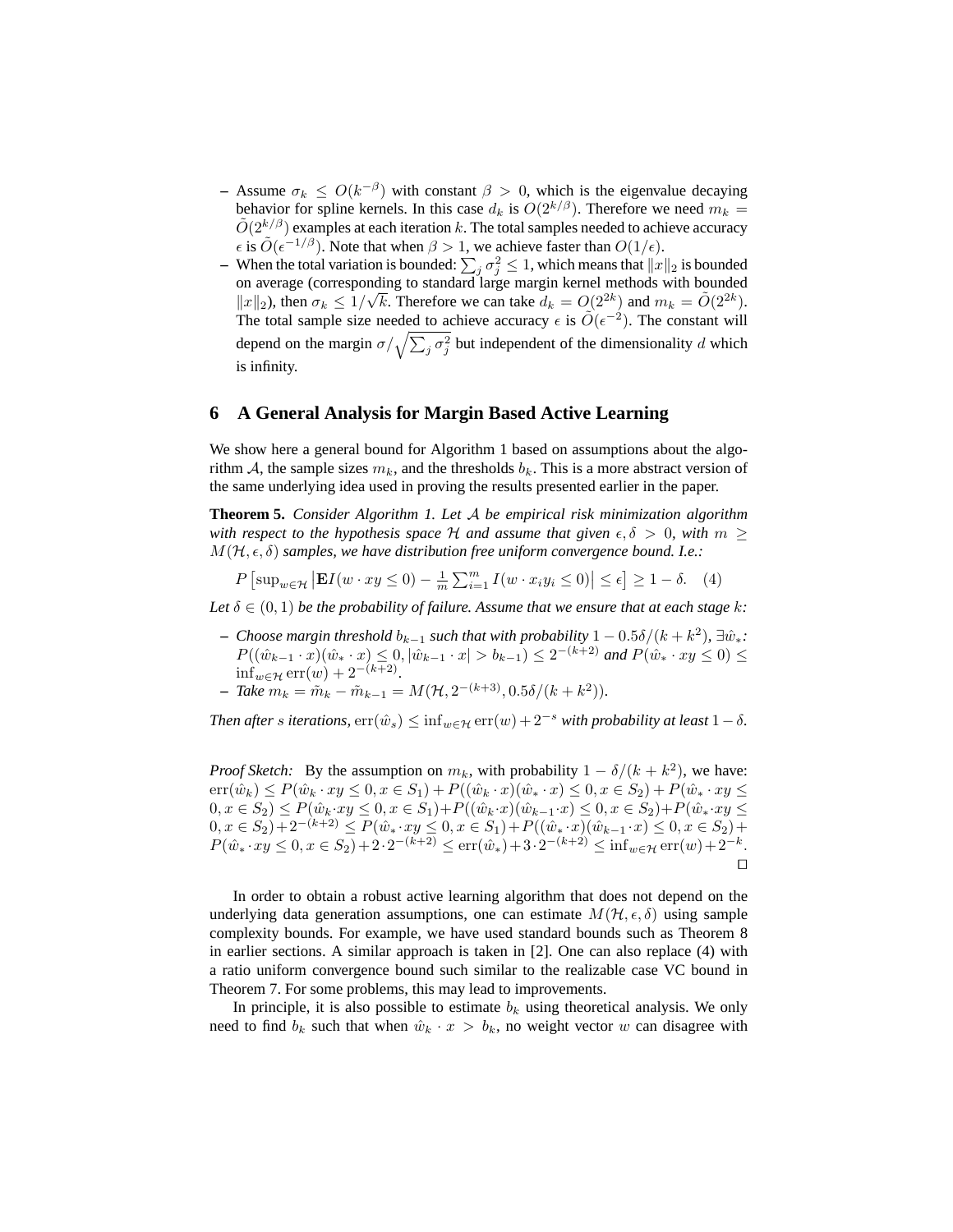$\hat{w}_k$  with probability more than  $2^{-(k+3)}$  if  $err(w)$  is within  $2^{-k}$  of the optimal value. However, the computation is more complicated, and requires that we know the underlying distribution of  $x$ . Note that in the theorems proved in earlier sections, we were able to estimate  $b_k$  because specific distributions of x were considered. Without such knowledge, practitioners often pick  $b_k$  by heuristics. Picking the right  $b_k$  is necessary for achieving good performance in our analysis. One practical solution is to perturb  $\hat{w}_k$ (e.g. using bootstrap samples) and find  $b_k$  such that the perturbed vectors agrees with  $\hat{w}_k$  with large probability when  $\hat{w}_k \cdot x > b_k$ . Another possibility is to use a procedure that tests for the best  $b_k$ . This is relatively easy to do for realizable problems, as shown in Figure 5. We can then prove that:

**Theorem 6.** *Consider Algorithm 5. Let* A *be the empirical risk minimization algorithm with respect to the hypothesis space*  $H$ *, and assume that*  $\forall \epsilon, \delta > 0$ *, with*  $m \geq$  $M(\mathcal{H}, \epsilon, \delta)$  *samples we have distribution free uniform convergence bound: i.e. with probability*  $1 - \delta$ *,*  $\forall w \in \mathcal{H}$ *, we have both* 

$$
\mathbf{E}I(w \cdot xy \le 0) \le \frac{2}{m} \sum_{i=1}^{m} I(w \cdot x_i y_i \le 0) + \epsilon \text{ and}
$$

$$
\frac{1}{m} \sum_{i=1}^{m} I(w \cdot x_i y_i \le 0) \le 2\mathbf{E}I(w \cdot xy \le 0) + \epsilon.
$$

Let  $N(\epsilon, \delta)$  be a distribution free convergence bound for the binary random variables  $\xi \in \{0,1\}$ : *i. e. for*  $m \geq N(\epsilon, \delta)$  *with probability*  $1 - \delta$  *we have both* 

$$
\mathbf{E}\xi \le \frac{1.5}{m} \sum_{i=1}^{m} \xi_i + \epsilon \text{ and } \frac{1}{m} \sum_{i=1}^{m} \xi_i \le 1.5\mathbf{E}\xi + \epsilon.
$$

Let  $m_k = M(\mathcal{H}, 2^{-(k+5)}, 0.5\delta/(k+k^2))$ ,  $n_k = N(2^{-(k+3)}, 0.25\delta/(\ell_k(k+k^2)))$ , and  $\epsilon_k = 2^{-(k+1)}$ . Assume also we take  $b_{k, \ell_k}$  s.t.  $P(\hat{w}_{k-1} \cdot x \ge b_{k, \ell_k}) \le 2^{-(k+5)}$ . *If*  $\inf_{w \in \mathcal{H}} I(w \cdot xy \leq 0) = 0$ *, then after s iterations, with probability*  $1 - \delta$ *, we have:* 

 $-$  *At each iteration*  $k \leq s$ , *before the for loop over* q *stops:*  $\forall \hat{w}_* \in \mathcal{H}$  *such that*  $P(\hat{w}_*, xy \le 0) > 2^{-(k+6)}$ :  $P((\hat{w}_{k-1}.x)(\hat{w}_*, x) \le 0, |\hat{w}_{k-1}.x| > b_{k,q}) > 2^{-(k+6)}$ .  $-$  *The final error is*  $\text{err}(\hat{w}_s) \leq 2^{-s}$ *.* 

We omit the proof here due to lack of space. Note that Theorem 6 implies that we only need to label a portion of data, with margins  $b_{k,q_k}$ , where  $q_k$  is the smallest q such that  $\exists \hat{w}_* \in \mathcal{H} \text{ with } P(\hat{w}_* \cdot xy \leq 0) \leq 2^{-(k+6)} \text{ and } P((\hat{w}_{k-1} \cdot x)(\hat{w}_* \cdot x) \leq 0, |\hat{w}_{k-1} \cdot x| >$  $b_{k,q}$ )  $\leq 2^{-(k+6)}$ . It does not require us to estimate  $b_k$  as in earlier theorems. However, it requires an extra  $n_k$  labeled data at each iteration to select the optimal margin  $b_{k,q}$ . This penalty is usually small because the testing sample size  $n_k$  is often significantly smaller than  $m_k$ . For example, for d dimensional linear classifiers consider earlier,  $m_k$  needs to depend on d but  $n_k$  can be d-independent. Therefore it is possible to achieve significant improvement with this testing procedure. Its advantage is that we can choose  $b_k$  based on data, and thus the procedure can be applied to distributions that are not uniform.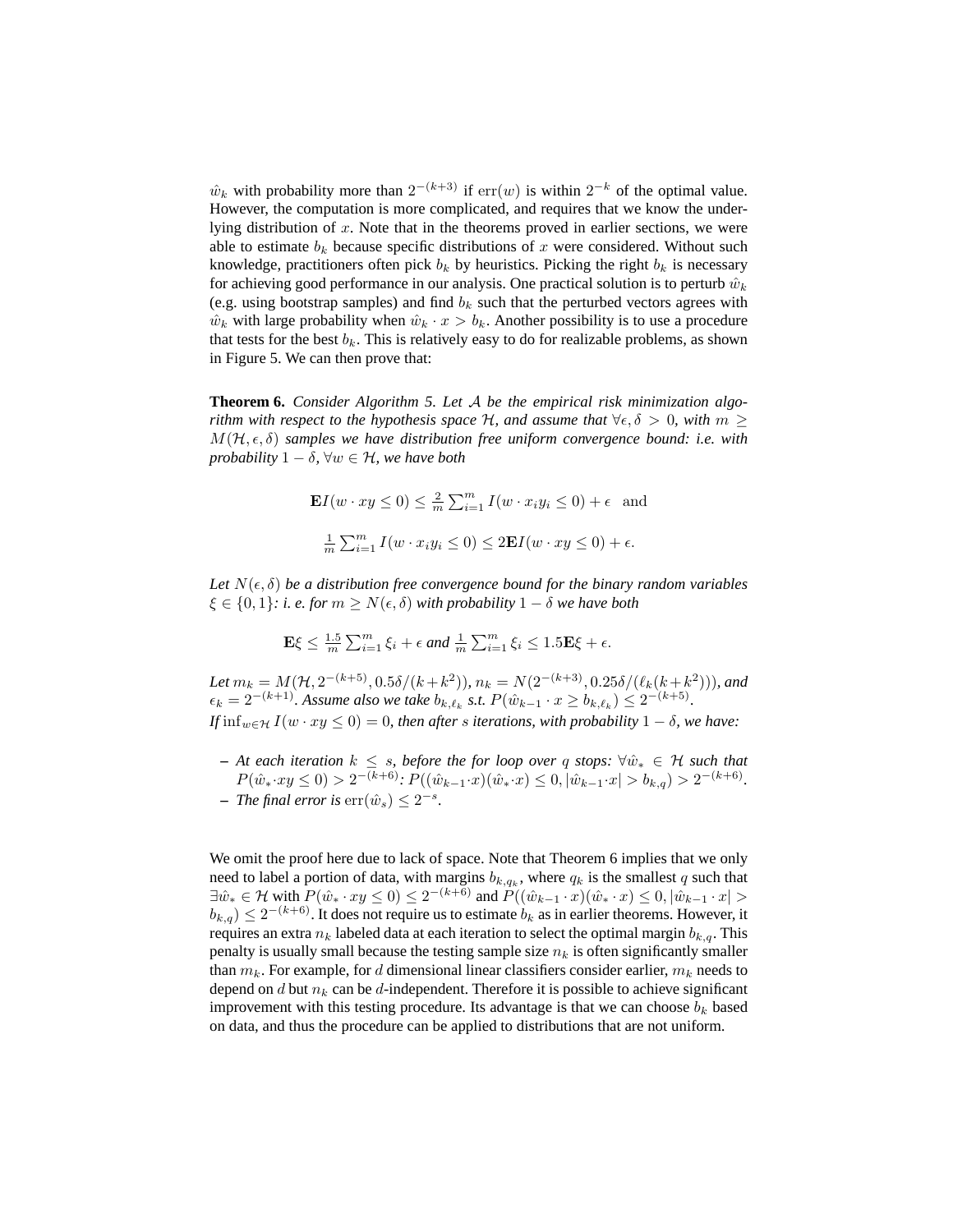**Input**: a learning algorithm A that learns a weight vector from labeled data a sequence of training sample sizes  $m_1, \ldots, m_s$ ; a sequence of validation sample sizes  $n_1, \ldots, n_s$  and one of acceptance thresholds  $\epsilon_1, \ldots, \epsilon_s$ a sequence of cut-off points  $\{-1 = b_{k,0} < b_{k,1} < \cdots < b_{k,\ell_k}\}$   $(k = 1, \ldots, s)$ **Output**: classifier  $\hat{w}_s$ label data points  $x_1, \ldots, x_{m_1}$  by a human expert and use A to learn weight vector  $\hat{w}_1$ . **iterate**  $k = 2, \ldots, s$ generate and label  $n_k$  samples  $(x'_1, y'_1), \ldots, (x'_{n_k}, y'_{n_k})$ generate  $m_k$  samples  $x_j$  with labels  $y_j = \text{sign}(\hat{w}_{k-1} \cdot x_j)$   $(j = 1, ..., m_k)$ **for**  $q = 1, \ldots, \ell_k$ label  $y_j$  by a human expert if  $|\hat{w}_{k-1} \cdot x_j| \in (b_{k,q-1}, b_{k,q}]$   $(j = 1, \ldots, m_k)$ use A to learn weight vector  $\hat{w}_k$  from examples  $(x_j, y_j)$   $(j = 1, \ldots, m_k)$ **if** (error of  $\hat{w}_k$  on  $(x'_j, y'_j)$   $(j = 1, \ldots, n_k)$  is less than  $\epsilon_k$ ) **break end for end iterate**

**Fig. 5.** Margin-based Active Learning with Testing

#### **7 Discussion and Open Problems**

While our procedure is computationally efficient in the realizable case, it remains an open problem to make it efficient in the general case. It is conceivable that for some special cases (e.g. the marginal distribution over the instance space is uniform, as in section 4) one could use the recent results of Kalai et. al. for Agnostically Learning Halfspaces [11]. In fact, it would be interesting to derive precise bounds for the more general of class of log-concave distributions.

**Acknowledgements.** We thank Alina Beygelzimer, Sanjoy Dasgupta, Adam Kalai, and John Langford for a number of useful discussions. Part of this work was done while the first author was visiting Yahoo! Research.

# **References**

- 1. M. Anthony and P. Bartlett. *Neural Network Learning: Theoretical Foundations*. Cambridge University Press, 1999.
- 2. M.-F. Balcan, A. Beygelzimer, and J. Langford. Agnostic active learning. In *ICML*, 2006.
- 3. M.-F. Balcan and A. Blum. A PAC-style model for learning from labeled and unlabeled data. In *Proceedings of the Annual Conference on Computational Learning Theory*, 2005.
- 4. R. M. Castro and R. D. Nowak. Upper and lower error bounds for active learning. In *The 44th Annual Allerton Conference on Communication, Control and Computing*, 2006.
- 5. O. Chapelle, B. Scholkopf, and A. Zien, editors. ¨ *Semi-Supervised Learning*. MIT Press, Cambridge, MA, 2006.
- 6. D. Cohen, L. Atlas, and R. Ladner. Improving generalzation with active learning. 15(2):201– 221, 1994.
- 7. S. Dasgupta. Analysis of a greedy active learning strategy. In *Advances in Neural Information Processing Systems*, 2004.
- 8. S. Dasgupta. Coarse sample complexity bounds for active learning. In *Advances in Neural Information Processing Systems*, 2005.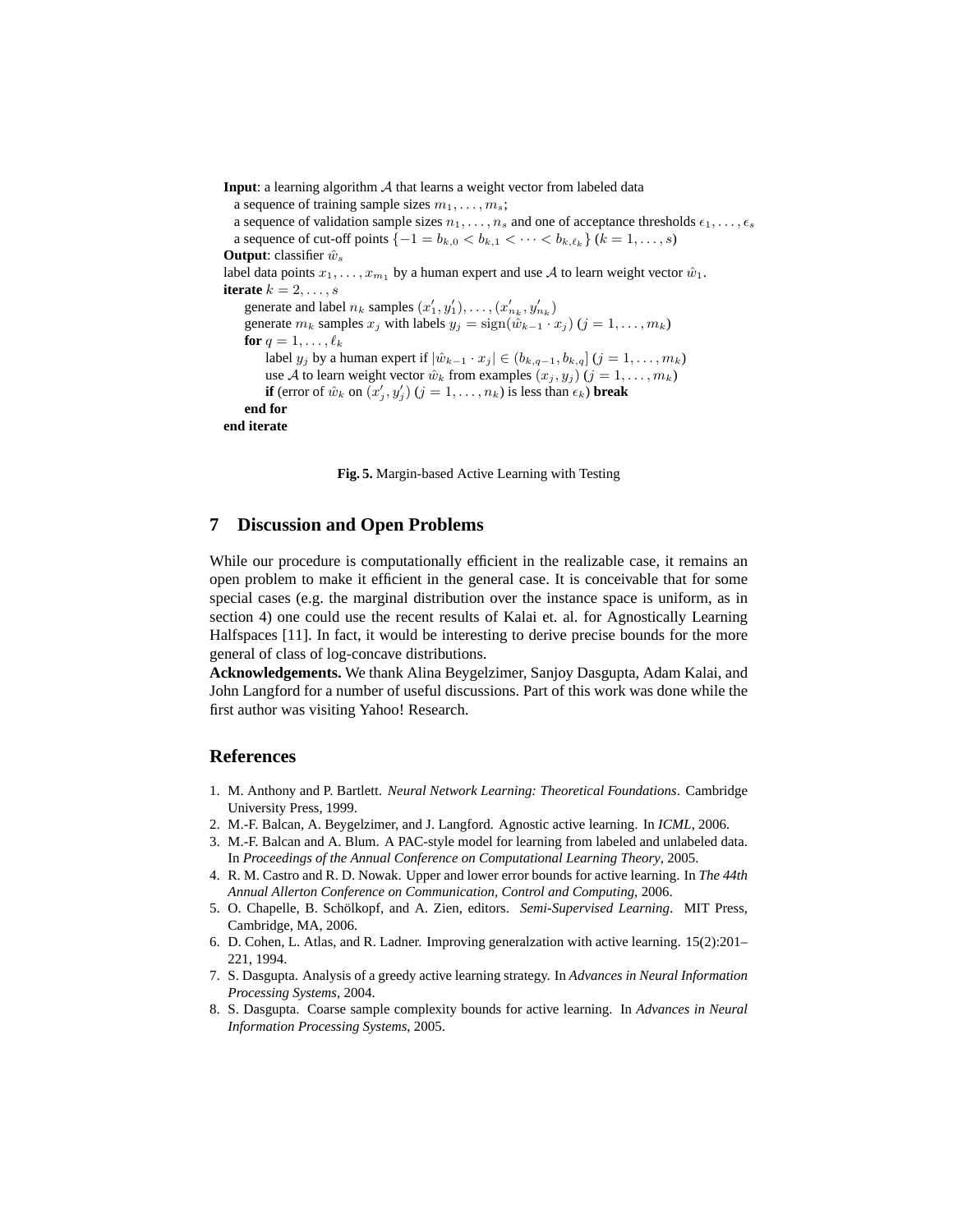- 9. S. Dasgupta, A. Kalai, and C. Monteleoni. Analysis of perceptron-based active learning. In *Proceedings of the Annual Conference on Computational Learning Theory*, 2005.
- 10. Y. Freund, H. Seung, E. Shamir, and N. Tishby. Selective sampling using the query by committee algorithm. *Machine Learning*, 28(2-3):133–168, 1997.
- 11. A. Kalai, A. Klivans, Y. Mansour, and R. Servedio. Agnostically learning halfspaces. In *Proceedings of the 46th Annual Symposium on the Foundations of Computer Science*, 2005.
- 12. P. M. Long. On the sample complexity of PAC learning halfspaces against the uniform distribution. *IEEE Transactions on Neural Networks*, 6(6):1556–1559, 1995.
- 13. S. Tong and D. Koller. Support vector machine active learning with applications to text classification. *Journal of Machine Learning Research*, 4:45–66, 2001.
- 14. A. Tsybakov. Optimal aggregation of classifiers in statistical learning. *Annals of Statistics*, 2004.

# **A Useful Facts**

We state here two standard Sample Complexity bounds [1] and a few useful probability bounds for standard normal variable.

**Theorem 7.** Let H be a set of functions from X to  $\{-1, 1\}$  with finite VC-dimension  $V ≥ 1$ *. Let* P *be an arbitrary, but fixed probability distribution over*  $X × \{-1, 1\}$ *. For any*  $\epsilon$ ,  $\delta > 0$ , *if we draw a sample from P of size*  $N(\epsilon, \delta) = \frac{1}{\epsilon} \left( 4V \log \left( \frac{1}{\epsilon} \right) + 2 \log \left( \frac{2}{\delta} \right) \right)$ , *then with probability* 1−δ*, all hypotheses with error* ≥ *are inconsistent with the data.*

**Theorem 8.** Let H be a set of functions from X to  $\{-1, 1\}$  with finite VC-dimension V ≥ 1*. Let* P *be an arbitrary, but fixed probability distribution over* X×{−1, 1}*. There* exists a universal constant  $C$ , such that for any  $\epsilon,$   $\delta > 0$ , if we draw a sample  $((x_i, y_i))_i$ *from P of size*  $N = N(\epsilon, \delta) = \frac{C}{\epsilon^2} (V + \log(\frac{1}{\delta}))$ , *then with probability*  $1 - \delta$ *, for all*  $h \in H$ *, we have*  $\frac{1}{N}\sum_{i=1}^{N}I(h(x_i) \neq y_i) - \mathbf{E}_{(X,Y)}I(h(X) \neq Y)\Big| \leq \epsilon.$ 

**Lemma 2.** *Assume*  $x = [x_1, x_2] \sim N(0, I_{2 \times 2})$ *, then any given*  $\gamma_1, \gamma_2 \ge 0$ *, we have*  $Pr_x((x_1, x_2) \in [0, \gamma_1] \times [\gamma_2, 1]) \le \frac{\gamma_1}{2\sqrt{2}}$  $\frac{\gamma_1}{2\sqrt{2\pi}}e^{-\gamma_2^2/2}.$ 

**Lemma 3.** *Assume*  $x = [x_1, x_2] \sim N(0, I_{2 \times 2})$ *. For any given*  $\gamma, \beta > 0$ *, the following holds:*  $Pr_x(x_1 \leq 0, x_1 + \beta x_2 \geq \gamma) \leq \frac{\beta}{2} \left(1 + \sqrt{-\ln[\min(1,\beta)]}\right) e^{-\gamma^2/(2\beta^2)}.$ 

# **B Probability estimation in high dimensional ball**

Consider  $x = [x_1, \dots, x_d] \sim P_x$  uniformly distributed on unit ball in  $R^d$ . Let A be an arbitrary set in  $R^2$ ; we are interested in estimating the probability  $Pr_x((x_1, x_2) \in A)$ . Let  $V_d$  be the volume of d-dimensional ball; we know  $V_d = \pi^{d/2}/\Gamma(1 + d/2)$  where  $\Gamma$ is the Gamma-function. In particular  $V_{d-2}/V_d = d/(2\pi)$ . It follows:

$$
\Pr_x((x_1, x_2) \in A) = \frac{V_{d-2}}{V_d} \int_{(x_1, x_2) \in A} (1 - x_1^2 - x_2^2)^{(d-2)/2} dx_1 dx_2 =
$$
  

$$
\frac{d}{2\pi} \int_{(x_1, x_2) \in A} (1 - x_1^2 - x_2^2)^{(d-2)/2} dx_1 dx_2 \le \frac{d}{2\pi} \int_{(x_1, x_2) \in A} e^{-(d-2)(x_1^2 + x_2^2)/2} dx_1 dx_2.
$$

where we use the inequality  $(1 - z) \le e^{-z}$ .